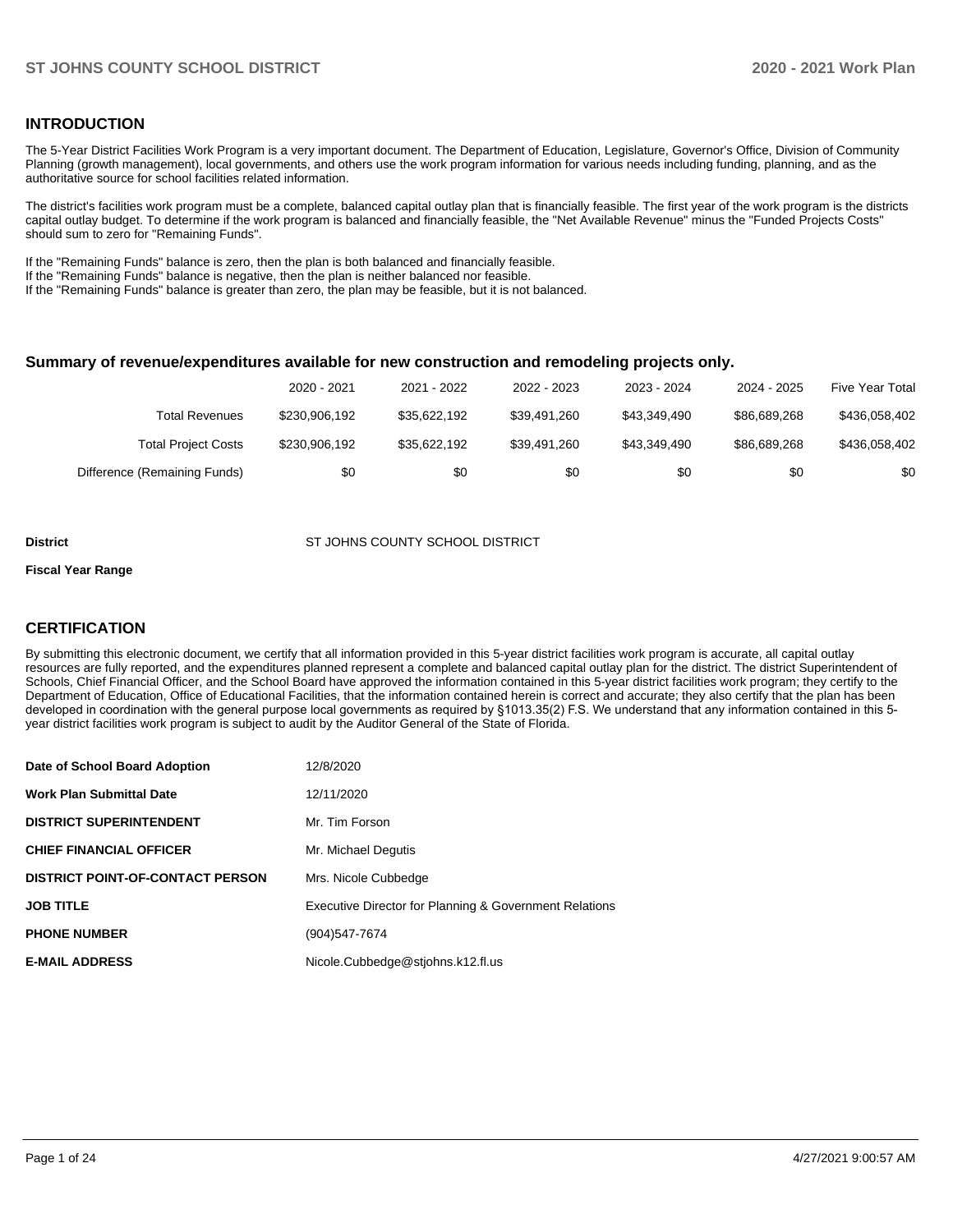# **Expenditures**

### **Expenditure for Maintenance, Repair and Renovation from 1.50-Mills and PECO**

Annually, prior to the adoption of the district school budget, each school board must prepare a tentative district facilities work program that includes a schedule of major repair and renovation projects necessary to maintain the educational and ancillary facilities of the district.

|                | Item                                                                                                                                                                                                                                                                                                                                                                                                                                                                                                                                                                                                                                                                                                                                                                                                                                                                                                                                                                                                                                                                                                                                                                                                                                       | 2020 - 2021<br><b>Actual Budget</b> | 2021 - 2022<br>Projected | 2022 - 2023<br>Projected | 2023 - 2024<br>Projected | 2024 - 2025<br>Projected | <b>Total</b> |
|----------------|--------------------------------------------------------------------------------------------------------------------------------------------------------------------------------------------------------------------------------------------------------------------------------------------------------------------------------------------------------------------------------------------------------------------------------------------------------------------------------------------------------------------------------------------------------------------------------------------------------------------------------------------------------------------------------------------------------------------------------------------------------------------------------------------------------------------------------------------------------------------------------------------------------------------------------------------------------------------------------------------------------------------------------------------------------------------------------------------------------------------------------------------------------------------------------------------------------------------------------------------|-------------------------------------|--------------------------|--------------------------|--------------------------|--------------------------|--------------|
| <b>HVAC</b>    |                                                                                                                                                                                                                                                                                                                                                                                                                                                                                                                                                                                                                                                                                                                                                                                                                                                                                                                                                                                                                                                                                                                                                                                                                                            | \$1,987,700                         | \$390,000                | \$540,000                | \$490,000                | \$390,000                | \$3,797,700  |
| Locations:     | ADMINISTRATIVE COMPLEX, ALICE B LANDRUM MIDDLE, ALLEN D NEASE SENIOR HIGH, BARTRAM TRAIL SENIOR HIGH, BUS<br>SERVICE GARAGE & WAREHOUSE, Creekside High School, CROOKSHANK ELEMENTARY, CUNNINGHAM CREEK ELEMENTARY,<br>DURBIN CREEK ELEMENTARY, EVELYN HAMBLEN EDUCATION CENTER, FIRST COAST TECHNICAL INSTITUTE, FREEDOM<br>CROSSING ACADEMY, FRUIT COVE MIDDLE, Fullerwood Center, GAMBLE ROGERS MIDDLE, HICKORY CREEK ELEMENTARY,<br>JULINGTON CREEK ELEMENTARY, KETTERLINUS ELEMENTARY, Liberty PInes Academy, MAINTENANCE/PURCHASING/WAREHOUSE,<br>MARJORIE KINNAN RAWLINGS ELEMENTARY, MILL CREEK ACADEMY, MURRAY MIDDLE, NEASE BUS GARAGE, OCEAN PALMS<br>ELEMENTARY, OSCEOLA ELEMENTARY, OTIS A MASON ELEMENTARY, Pacetti Bay Middle School, Palencia Elementary School, PALM<br>VALLEY ACADEMY, Patriot Oaks Academy, PEDRO MENENDEZ SENIOR HIGH, PICOLATA CROSSING ELEMENTARY, Ponte Vedra High<br>School, PONTE VEDRA-PALM VALLEY ELEMENTARY, R B HUNT ELEMENTARY, SAINT AUGUSTINE SENIOR HIGH, SEBASTIAN MIDDLE<br>SOUTH WOODS ELEMENTARY, SWITZERLAND POINT MIDDLE, TIMBERLIN CREEK ELEMENTARY, Valley Ridge Academy, W DOUGLAS<br>HARTLEY ELEMENTARY, Wards Creek Elementary, WEBSTER ELEMENTARY, YATES ADMINISTRATIVE ANNEX |                                     |                          |                          |                          |                          |              |
| Flooring       |                                                                                                                                                                                                                                                                                                                                                                                                                                                                                                                                                                                                                                                                                                                                                                                                                                                                                                                                                                                                                                                                                                                                                                                                                                            | \$2,218,560                         | \$460,000                | \$615,000                | \$855,000                | \$575,000                | \$4,723,560  |
| Locations:     | ADMINISTRATIVE COMPLEX, ALICE B LANDRUM MIDDLE, ALLEN D NEASE SENIOR HIGH, BARTRAM TRAIL SENIOR HIGH, BUS<br>SERVICE GARAGE & WAREHOUSE, Creekside High School, CROOKSHANK ELEMENTARY, CUNNINGHAM CREEK ELEMENTARY,<br>DURBIN CREEK ELEMENTARY, EVELYN HAMBLEN EDUCATION CENTER, FIRST COAST TECHNICAL INSTITUTE, FREEDOM<br>CROSSING ACADEMY, FRUIT COVE MIDDLE, Fullerwood Center, GAMBLE ROGERS MIDDLE, HICKORY CREEK ELEMENTARY,<br>JULINGTON CREEK ELEMENTARY, KETTERLINUS ELEMENTARY, Liberty Plnes Academy, MAINTENANCE/PURCHASING/WAREHOUSE,<br>MARJORIE KINNAN RAWLINGS ELEMENTARY, MILL CREEK ACADEMY, MURRAY MIDDLE, NEASE BUS GARAGE, OCEAN PALMS<br>ELEMENTARY, OSCEOLA ELEMENTARY, OTIS A MASON ELEMENTARY, Pacetti Bay Middle School, Palencia Elementary School, PALM<br>VALLEY ACADEMY, Patriot Oaks Academy, PEDRO MENENDEZ SENIOR HIGH, PICOLATA CROSSING ELEMENTARY, Ponte Vedra High<br>School, PONTE VEDRA-PALM VALLEY ELEMENTARY, R B HUNT ELEMENTARY, SAINT AUGUSTINE SENIOR HIGH, SEBASTIAN MIDDLE<br>SOUTH WOODS ELEMENTARY, SWITZERLAND POINT MIDDLE, TIMBERLIN CREEK ELEMENTARY, Valley Ridge Academy, W DOUGLAS<br>HARTLEY ELEMENTARY, Wards Creek Elementary, WEBSTER ELEMENTARY, YATES ADMINISTRATIVE ANNEX |                                     |                          |                          |                          |                          |              |
| Roofing        |                                                                                                                                                                                                                                                                                                                                                                                                                                                                                                                                                                                                                                                                                                                                                                                                                                                                                                                                                                                                                                                                                                                                                                                                                                            | \$105,000                           | \$0                      | \$0                      | \$0                      | \$0                      | \$105,000    |
| Locations:     | Ponte Vedra High School                                                                                                                                                                                                                                                                                                                                                                                                                                                                                                                                                                                                                                                                                                                                                                                                                                                                                                                                                                                                                                                                                                                                                                                                                    |                                     |                          |                          |                          |                          |              |
| Safety to Life |                                                                                                                                                                                                                                                                                                                                                                                                                                                                                                                                                                                                                                                                                                                                                                                                                                                                                                                                                                                                                                                                                                                                                                                                                                            | \$89,100                            | \$0                      | \$0                      | \$0                      | \$0                      | \$89,100     |
| Locations:     | CUNNINGHAM CREEK ELEMENTARY, FIRST COAST TECHNICAL INSTITUTE, JULINGTON CREEK ELEMENTARY                                                                                                                                                                                                                                                                                                                                                                                                                                                                                                                                                                                                                                                                                                                                                                                                                                                                                                                                                                                                                                                                                                                                                   |                                     |                          |                          |                          |                          |              |
| Fencing        |                                                                                                                                                                                                                                                                                                                                                                                                                                                                                                                                                                                                                                                                                                                                                                                                                                                                                                                                                                                                                                                                                                                                                                                                                                            | \$38,950                            | \$0                      | \$0                      | \$0                      | \$0                      | \$38,950     |
| Locations:     | Pacetti Bay Middle School, WEBSTER ELEMENTARY                                                                                                                                                                                                                                                                                                                                                                                                                                                                                                                                                                                                                                                                                                                                                                                                                                                                                                                                                                                                                                                                                                                                                                                              |                                     |                          |                          |                          |                          |              |
| Parking        |                                                                                                                                                                                                                                                                                                                                                                                                                                                                                                                                                                                                                                                                                                                                                                                                                                                                                                                                                                                                                                                                                                                                                                                                                                            | \$658,000                           | \$320,000                | \$540,000                | \$470,000                | \$460,000                | \$2,448,000  |
| Locations:     | ADMINISTRATIVE COMPLEX, ALICE B LANDRUM MIDDLE, ALLEN D NEASE SENIOR HIGH, BARTRAM TRAIL SENIOR HIGH, BUS<br>SERVICE GARAGE & WAREHOUSE, Creekside High School, CROOKSHANK ELEMENTARY, CUNNINGHAM CREEK ELEMENTARY,<br>DURBIN CREEK ELEMENTARY, EVELYN HAMBLEN EDUCATION CENTER, FIRST COAST TECHNICAL INSTITUTE, FREEDOM<br>CROSSING ACADEMY, FRUIT COVE MIDDLE, Fullerwood Center, GAMBLE ROGERS MIDDLE, HICKORY CREEK ELEMENTARY,<br>JULINGTON CREEK ELEMENTARY, KETTERLINUS ELEMENTARY, Liberty PInes Academy, MAINTENANCE/PURCHASING/WAREHOUSE,<br>MARJORIE KINNAN RAWLINGS ELEMENTARY, MILL CREEK ACADEMY, MURRAY MIDDLE, NEASE BUS GARAGE, OCEAN PALMS<br>ELEMENTARY, OSCEOLA ELEMENTARY, OTIS A MASON ELEMENTARY, Pacetti Bay Middle School, Palencia Elementary School, PALM<br>VALLEY ACADEMY, Patriot Oaks Academy, PEDRO MENENDEZ SENIOR HIGH, PICOLATA CROSSING ELEMENTARY, Ponte Vedra High<br>School, PONTE VEDRA-PALM VALLEY ELEMENTARY, R B HUNT ELEMENTARY, SAINT AUGUSTINE SENIOR HIGH, SEBASTIAN MIDDLE<br>SOUTH WOODS ELEMENTARY, SWITZERLAND POINT MIDDLE, TIMBERLIN CREEK ELEMENTARY, Valley Ridge Academy, W DOUGLAS<br>HARTLEY ELEMENTARY, Wards Creek Elementary, WEBSTER ELEMENTARY, YATES ADMINISTRATIVE ANNEX |                                     |                          |                          |                          |                          |              |
| Electrical     |                                                                                                                                                                                                                                                                                                                                                                                                                                                                                                                                                                                                                                                                                                                                                                                                                                                                                                                                                                                                                                                                                                                                                                                                                                            | \$81,300                            | \$0                      | \$0                      | \$0                      | \$0                      | \$81,300     |
|                | Locations: MURRAY MIDDLE, PEDRO MENENDEZ SENIOR HIGH                                                                                                                                                                                                                                                                                                                                                                                                                                                                                                                                                                                                                                                                                                                                                                                                                                                                                                                                                                                                                                                                                                                                                                                       |                                     |                          |                          |                          |                          |              |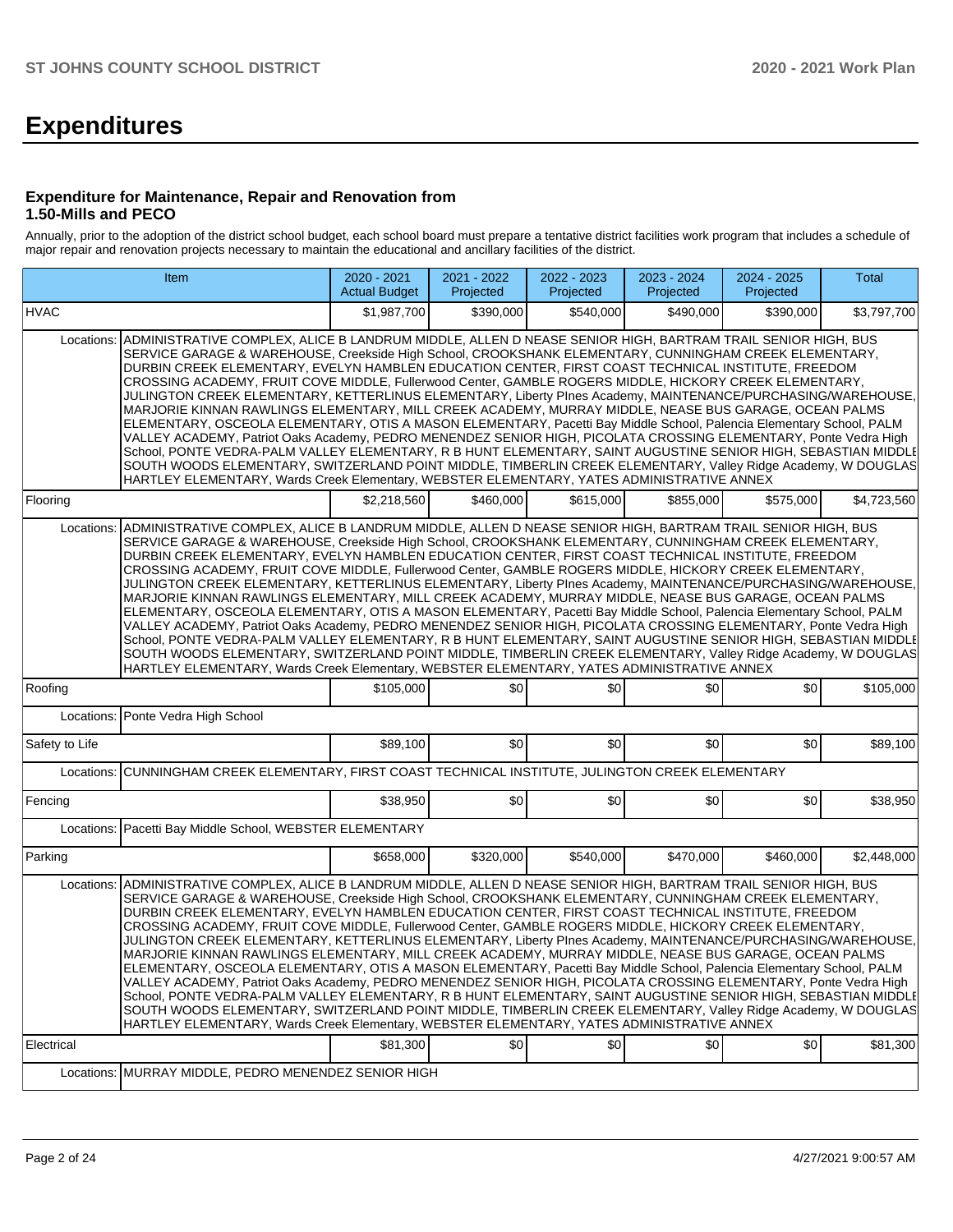| Fire Alarm                |                                                                                                                                                                                                                                                                                                                                                                                                                                                                                                                                                                                                                                                                                                                                                                                                                                                                                                                                                                                                                                                                                                                                                                                                                                                       | \$207,100    | \$0 <sub>1</sub> | \$0         | \$0         | \$0         | \$207,100    |
|---------------------------|-------------------------------------------------------------------------------------------------------------------------------------------------------------------------------------------------------------------------------------------------------------------------------------------------------------------------------------------------------------------------------------------------------------------------------------------------------------------------------------------------------------------------------------------------------------------------------------------------------------------------------------------------------------------------------------------------------------------------------------------------------------------------------------------------------------------------------------------------------------------------------------------------------------------------------------------------------------------------------------------------------------------------------------------------------------------------------------------------------------------------------------------------------------------------------------------------------------------------------------------------------|--------------|------------------|-------------|-------------|-------------|--------------|
|                           | Locations: ALICE B LANDRUM MIDDLE, OTIS A MASON ELEMENTARY, Pacetti Bay Middle School, R B HUNT ELEMENTARY, SOUTH WOODS<br>ELEMENTARY, SWITZERLAND POINT MIDDLE, W DOUGLAS HARTLEY ELEMENTARY                                                                                                                                                                                                                                                                                                                                                                                                                                                                                                                                                                                                                                                                                                                                                                                                                                                                                                                                                                                                                                                         |              |                  |             |             |             |              |
| Telephone/Intercom System |                                                                                                                                                                                                                                                                                                                                                                                                                                                                                                                                                                                                                                                                                                                                                                                                                                                                                                                                                                                                                                                                                                                                                                                                                                                       | \$127,200    | \$0              | \$O         | \$0         | \$0         | \$127,200    |
|                           | Locations: Creekside High School, OTIS A MASON ELEMENTARY, Pacetti Bay Middle School, SAINT AUGUSTINE SENIOR HIGH, W DOUGLAS<br><b>HARTLEY ELEMENTARY</b>                                                                                                                                                                                                                                                                                                                                                                                                                                                                                                                                                                                                                                                                                                                                                                                                                                                                                                                                                                                                                                                                                             |              |                  |             |             |             |              |
| Closed Circuit Television |                                                                                                                                                                                                                                                                                                                                                                                                                                                                                                                                                                                                                                                                                                                                                                                                                                                                                                                                                                                                                                                                                                                                                                                                                                                       | \$0          | \$0              | \$0         | \$0         | \$0         | \$0          |
|                           | Locations: No Locations for this expenditure.                                                                                                                                                                                                                                                                                                                                                                                                                                                                                                                                                                                                                                                                                                                                                                                                                                                                                                                                                                                                                                                                                                                                                                                                         |              |                  |             |             |             |              |
| Paint                     |                                                                                                                                                                                                                                                                                                                                                                                                                                                                                                                                                                                                                                                                                                                                                                                                                                                                                                                                                                                                                                                                                                                                                                                                                                                       | \$1,189,705  | \$495,000        | \$300,000   | \$350,000   | \$500,000   | \$2,834,705  |
|                           | Locations: ADMINISTRATIVE COMPLEX, ALICE B LANDRUM MIDDLE, ALLEN D NEASE SENIOR HIGH, BARTRAM TRAIL SENIOR HIGH, BUS<br>SERVICE GARAGE & WAREHOUSE, Creekside High School, CROOKSHANK ELEMENTARY, CUNNINGHAM CREEK ELEMENTARY,<br>DURBIN CREEK ELEMENTARY, EVELYN HAMBLEN EDUCATION CENTER, FIRST COAST TECHNICAL INSTITUTE, FREEDOM<br>CROSSING ACADEMY, FRUIT COVE MIDDLE, Fullerwood Center, GAMBLE ROGERS MIDDLE, HICKORY CREEK ELEMENTARY,<br>JULINGTON CREEK ELEMENTARY, KETTERLINUS ELEMENTARY, Liberty Plnes Academy, MAINTENANCE/PURCHASING/WAREHOUSE,<br>MARJORIE KINNAN RAWLINGS ELEMENTARY, MILL CREEK ACADEMY, MURRAY MIDDLE, NEASE BUS GARAGE, OCEAN PALMS<br>ELEMENTARY, OSCEOLA ELEMENTARY, OTIS A MASON ELEMENTARY, Pacetti Bay Middle School, Palencia Elementary School, PALM<br>VALLEY ACADEMY, Patriot Oaks Academy, PEDRO MENENDEZ SENIOR HIGH, PICOLATA CROSSING ELEMENTARY, Ponte Vedra High<br>School, PONTE VEDRA-PALM VALLEY ELEMENTARY, R B HUNT ELEMENTARY, SAINT AUGUSTINE SENIOR HIGH, SEBASTIAN MIDDLE<br>SOUTH WOODS ELEMENTARY, SWITZERLAND POINT MIDDLE, TIMBERLIN CREEK ELEMENTARY, Valley Ridge Academy, W DOUGLAS<br>HARTLEY ELEMENTARY, Wards Creek Elementary, WEBSTER ELEMENTARY, YATES ADMINISTRATIVE ANNEX |              |                  |             |             |             |              |
| Maintenance/Repair        |                                                                                                                                                                                                                                                                                                                                                                                                                                                                                                                                                                                                                                                                                                                                                                                                                                                                                                                                                                                                                                                                                                                                                                                                                                                       | \$4,442,740  | \$3,976,000      | \$3,949,000 | \$3,926,000 | \$4,408,000 | \$20,701,740 |
|                           | Locations: ADMINISTRATIVE COMPLEX, ALICE B LANDRUM MIDDLE, ALLEN D NEASE SENIOR HIGH, BARTRAM TRAIL SENIOR HIGH, BUS<br>SERVICE GARAGE & WAREHOUSE, Creekside High School, CROOKSHANK ELEMENTARY, CUNNINGHAM CREEK ELEMENTARY,<br>DURBIN CREEK ELEMENTARY, EVELYN HAMBLEN EDUCATION CENTER, FIRST COAST TECHNICAL INSTITUTE, FREEDOM<br>CROSSING ACADEMY, FRUIT COVE MIDDLE, Fullerwood Center, GAMBLE ROGERS MIDDLE, HICKORY CREEK ELEMENTARY,<br>JULINGTON CREEK ELEMENTARY, KETTERLINUS ELEMENTARY, Liberty PInes Academy, MAINTENANCE/PURCHASING/WAREHOUSE,<br>MARJORIE KINNAN RAWLINGS ELEMENTARY, MILL CREEK ACADEMY, MURRAY MIDDLE, NEASE BUS GARAGE, OCEAN PALMS<br>ELEMENTARY, OSCEOLA ELEMENTARY, OTIS A MASON ELEMENTARY, Pacetti Bay Middle School, Palencia Elementary School, PALM<br>VALLEY ACADEMY, Patriot Oaks Academy, PEDRO MENENDEZ SENIOR HIGH, PICOLATA CROSSING ELEMENTARY, Ponte Vedra High<br>School, PONTE VEDRA-PALM VALLEY ELEMENTARY, R B HUNT ELEMENTARY, SAINT AUGUSTINE SENIOR HIGH, SEBASTIAN MIDDLE<br>SOUTH WOODS ELEMENTARY, SWITZERLAND POINT MIDDLE, TIMBERLIN CREEK ELEMENTARY, Valley Ridge Academy, W DOUGLAS<br>HARTLEY ELEMENTARY, Wards Creek Elementary, WEBSTER ELEMENTARY, YATES ADMINISTRATIVE ANNEX |              |                  |             |             |             |              |
|                           | <b>Sub Total:</b>                                                                                                                                                                                                                                                                                                                                                                                                                                                                                                                                                                                                                                                                                                                                                                                                                                                                                                                                                                                                                                                                                                                                                                                                                                     | \$11,145,355 | \$5,641,000      | \$5,944,000 | \$6,091,000 | \$6,333,000 | \$35,154,355 |

| <b>IPECO</b><br>) Maintenance Expenditures | \$0          | ا 30        | \$0         | \$0 <sub>1</sub> | \$0         | \$0          |
|--------------------------------------------|--------------|-------------|-------------|------------------|-------------|--------------|
| <b>.50 Mill Sub Total: I</b>               | \$13.110.355 | \$7,006,000 | \$7,314,000 | \$7,441,000      | \$7,693,000 | \$42,564,355 |

| Other Items                                                                                                                                                                                                                                                                                                                                                                                                                                                                                                                                                                                                                                                                                                                                                                                                                                                                                                                                                                                                                                                                                                                                                                                                                                                     | $2020 - 2021$<br><b>Actual Budget</b> | $2021 - 2022$<br>Projected | $2022 - 2023$<br>Projected | $2023 - 2024$<br>Projected | $2024 - 2025$<br>Projected | Total       |
|-----------------------------------------------------------------------------------------------------------------------------------------------------------------------------------------------------------------------------------------------------------------------------------------------------------------------------------------------------------------------------------------------------------------------------------------------------------------------------------------------------------------------------------------------------------------------------------------------------------------------------------------------------------------------------------------------------------------------------------------------------------------------------------------------------------------------------------------------------------------------------------------------------------------------------------------------------------------------------------------------------------------------------------------------------------------------------------------------------------------------------------------------------------------------------------------------------------------------------------------------------------------|---------------------------------------|----------------------------|----------------------------|----------------------------|----------------------------|-------------|
| Ceiling & Light Replacement Pgm                                                                                                                                                                                                                                                                                                                                                                                                                                                                                                                                                                                                                                                                                                                                                                                                                                                                                                                                                                                                                                                                                                                                                                                                                                 | \$200,000                             | \$200,000                  | \$200,000                  | \$200,000                  | \$200,000                  | \$1,000,000 |
| Locations ADMINISTRATIVE COMPLEX, ALICE B LANDRUM MIDDLE, ALLEN D NEASE SENIOR HIGH, BARTRAM TRAIL SENIOR HIGH, BUS<br>SERVICE GARAGE & WAREHOUSE, Creekside High School, CROOKSHANK ELEMENTARY, CUNNINGHAM CREEK ELEMENTARY,<br>DURBIN CREEK ELEMENTARY, EVELYN HAMBLEN EDUCATION CENTER, FIRST COAST TECHNICAL INSTITUTE, FREEDOM<br>CROSSING ACADEMY, FRUIT COVE MIDDLE, Fullerwood Center, GAMBLE ROGERS MIDDLE, HICKORY CREEK ELEMENTARY,<br>JULINGTON CREEK ELEMENTARY, KETTERLINUS ELEMENTARY, Liberty Plnes Academy,<br>MAINTENANCE/PURCHASING/WAREHOUSE. MARJORIE KINNAN RAWLINGS ELEMENTARY. MILL CREEK ACADEMY. MURRAY<br>MIDDLE, NEASE BUS GARAGE, OCEAN PALMS ELEMENTARY, OSCEOLA ELEMENTARY, OTIS A MASON ELEMENTARY, Pacetti Bay<br>Middle School, Palencia Elementary School, PALM VALLEY ACADEMY, Patriot Oaks Academy, PEDRO MENENDEZ SENIOR HIGH,<br>PICOLATA CROSSING ELEMENTARY, Ponte Vedra High School, PONTE VEDRA-PALM VALLEY ELEMENTARY, R B HUNT<br>ELEMENTARY, SAINT AUGUSTINE SENIOR HIGH, SEBASTIAN MIDDLE, SOUTH WOODS ELEMENTARY, SWITZERLAND POINT<br>MIDDLE, TIMBERLIN CREEK ELEMENTARY, Valley Ridge Academy, W DOUGLAS HARTLEY ELEMENTARY, Wards Creek Elementary,<br><b>WEBSTER ELEMENTARY, YATES ADMINISTRATIVE ANNEX</b> |                                       |                            |                            |                            |                            |             |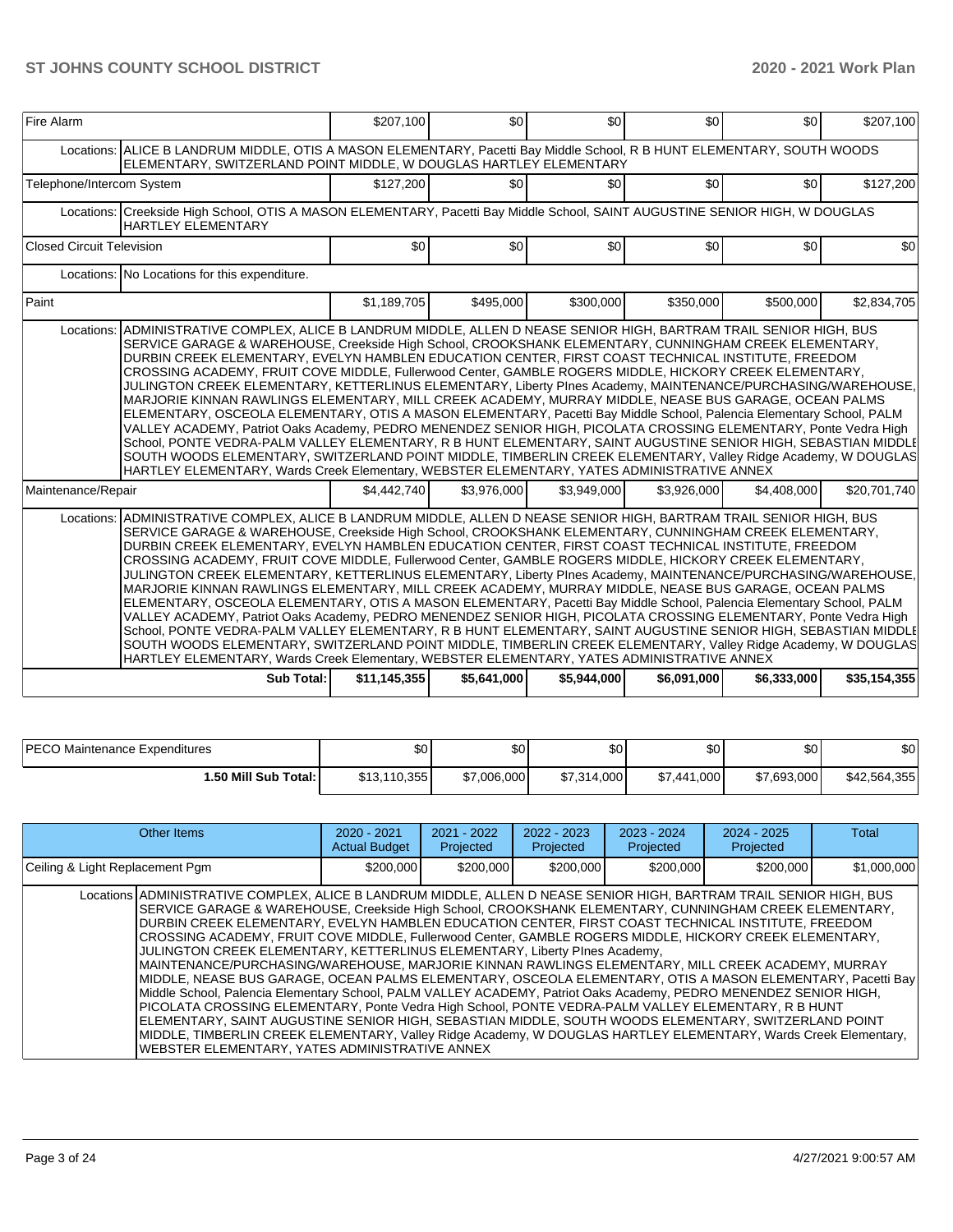| Maint Dept Equipment Pgm   |                                                                                                                                                                                                                                                                                                                                                                                                                                                                                                                                                                                                                                                                                                                                                                                                                                                                                                                                                                                                                                                                                                                                                                                                                                                          | \$0         | \$100,000 | \$100,000 | \$100,000 | \$100.000 | \$400,000   |
|----------------------------|----------------------------------------------------------------------------------------------------------------------------------------------------------------------------------------------------------------------------------------------------------------------------------------------------------------------------------------------------------------------------------------------------------------------------------------------------------------------------------------------------------------------------------------------------------------------------------------------------------------------------------------------------------------------------------------------------------------------------------------------------------------------------------------------------------------------------------------------------------------------------------------------------------------------------------------------------------------------------------------------------------------------------------------------------------------------------------------------------------------------------------------------------------------------------------------------------------------------------------------------------------|-------------|-----------|-----------|-----------|-----------|-------------|
|                            | Locations ADMINISTRATIVE COMPLEX, ALICE B LANDRUM MIDDLE, ALLEN D NEASE SENIOR HIGH, BARTRAM TRAIL SENIOR HIGH, BUS<br>SERVICE GARAGE & WAREHOUSE. Creekside High School. CROOKSHANK ELEMENTARY. CUNNINGHAM CREEK ELEMENTARY.<br>DURBIN CREEK ELEMENTARY, EVELYN HAMBLEN EDUCATION CENTER, FIRST COAST TECHNICAL INSTITUTE, FREEDOM<br>CROSSING ACADEMY, FRUIT COVE MIDDLE, Fullerwood Center, GAMBLE ROGERS MIDDLE, HICKORY CREEK ELEMENTARY,<br>JULINGTON CREEK ELEMENTARY, KETTERLINUS ELEMENTARY, Liberty PInes Academy,<br>MAINTENANCE/PURCHASING/WAREHOUSE, MARJORIE KINNAN RAWLINGS ELEMENTARY, MILL CREEK ACADEMY, MURRAY<br>MIDDLE, NEASE BUS GARAGE, OCEAN PALMS ELEMENTARY, OSCEOLA ELEMENTARY, OTIS A MASON ELEMENTARY, Pacetti Bay<br>Middle School, Palencia Elementary School, PALM VALLEY ACADEMY, Patriot Oaks Academy, PEDRO MENENDEZ SENIOR HIGH,<br>PICOLATA CROSSING ELEMENTARY, Ponte Vedra High School, PONTE VEDRA-PALM VALLEY ELEMENTARY, R B HUNT<br>ELEMENTARY, SAINT AUGUSTINE SENIOR HIGH, SEBASTIAN MIDDLE, SOUTH WOODS ELEMENTARY, SWITZERLAND POINT<br>MIDDLE, TIMBERLIN CREEK ELEMENTARY, Valley Ridge Academy, W DOUGLAS HARTLEY ELEMENTARY, Wards Creek Elementary,<br>WEBSTER ELEMENTARY, YATES ADMINISTRATIVE ANNEX |             |           |           |           |           |             |
| Energy Mgmt Pgm            |                                                                                                                                                                                                                                                                                                                                                                                                                                                                                                                                                                                                                                                                                                                                                                                                                                                                                                                                                                                                                                                                                                                                                                                                                                                          | \$240,000   | \$240,000 | \$240,000 | \$240,000 | \$240,000 | \$1,200,000 |
|                            | Locations ADMINISTRATIVE COMPLEX, ALICE B LANDRUM MIDDLE, ALLEN D NEASE SENIOR HIGH, BARTRAM TRAIL SENIOR HIGH, BUS<br>SERVICE GARAGE & WAREHOUSE, Creekside High School, CROOKSHANK ELEMENTARY, CUNNINGHAM CREEK ELEMENTARY,<br>DURBIN CREEK ELEMENTARY, EVELYN HAMBLEN EDUCATION CENTER, FIRST COAST TECHNICAL INSTITUTE, FREEDOM<br>CROSSING ACADEMY, FRUIT COVE MIDDLE, Fullerwood Center, GAMBLE ROGERS MIDDLE, HICKORY CREEK ELEMENTARY,<br>JULINGTON CREEK ELEMENTARY, KETTERLINUS ELEMENTARY, Liberty PInes Academy,<br>MAINTENANCE/PURCHASING/WAREHOUSE, MARJORIE KINNAN RAWLINGS ELEMENTARY, MILL CREEK ACADEMY, MURRAY<br>MIDDLE, NEASE BUS GARAGE, OCEAN PALMS ELEMENTARY, OSCEOLA ELEMENTARY, OTIS A MASON ELEMENTARY, Pacetti Bay<br>Middle School, Palencia Elementary School, PALM VALLEY ACADEMY, Patriot Oaks Academy, PEDRO MENENDEZ SENIOR HIGH,<br>PICOLATA CROSSING ELEMENTARY, Ponte Vedra High School, PONTE VEDRA-PALM VALLEY ELEMENTARY, R B HUNT<br>ELEMENTARY, SAINT AUGUSTINE SENIOR HIGH, SEBASTIAN MIDDLE, SOUTH WOODS ELEMENTARY, SWITZERLAND POINT<br>MIDDLE, TIMBERLIN CREEK ELEMENTARY, Valley Ridge Academy, W DOUGLAS HARTLEY ELEMENTARY, Wards Creek Elementary,<br>WEBSTER ELEMENTARY, YATES ADMINISTRATIVE ANNEX |             |           |           |           |           |             |
| Districtwide Maint Pgm TBD |                                                                                                                                                                                                                                                                                                                                                                                                                                                                                                                                                                                                                                                                                                                                                                                                                                                                                                                                                                                                                                                                                                                                                                                                                                                          | \$1,050,000 | \$300,000 | \$300,000 | \$300,000 | \$300,000 | \$2,250,000 |
|                            | Locations ADMINISTRATIVE COMPLEX, ALICE B LANDRUM MIDDLE, ALLEN D NEASE SENIOR HIGH, BARTRAM TRAIL SENIOR HIGH, BUS<br>SERVICE GARAGE & WAREHOUSE, Creekside High School, CROOKSHANK ELEMENTARY, CUNNINGHAM CREEK ELEMENTARY,<br>DURBIN CREEK ELEMENTARY, EVELYN HAMBLEN EDUCATION CENTER, FIRST COAST TECHNICAL INSTITUTE, FREEDOM<br>CROSSING ACADEMY, FRUIT COVE MIDDLE, Fullerwood Center, GAMBLE ROGERS MIDDLE, HICKORY CREEK ELEMENTARY,<br>JULINGTON CREEK ELEMENTARY, KETTERLINUS ELEMENTARY, Liberty PInes Academy,<br>MAINTENANCE/PURCHASING/WAREHOUSE, MARJORIE KINNAN RAWLINGS ELEMENTARY, MILL CREEK ACADEMY, MURRAY<br>MIDDLE, NEASE BUS GARAGE, OCEAN PALMS ELEMENTARY, OSCEOLA ELEMENTARY, OTIS A MASON ELEMENTARY, Pacetti Bay<br>Middle School, Palencia Elementary School, PALM VALLEY ACADEMY, Patriot Oaks Academy, PEDRO MENENDEZ SENIOR HIGH,<br>PICOLATA CROSSING ELEMENTARY, Ponte Vedra High School, PONTE VEDRA-PALM VALLEY ELEMENTARY, R B HUNT<br>ELEMENTARY, SAINT AUGUSTINE SENIOR HIGH, SEBASTIAN MIDDLE, SOUTH WOODS ELEMENTARY, SWITZERLAND POINT<br>MIDDLE, TIMBERLIN CREEK ELEMENTARY, Valley Ridge Academy, W DOUGLAS HARTLEY ELEMENTARY, Wards Creek Elementary,<br>WEBSTER ELEMENTARY, YATES ADMINISTRATIVE ANNEX |             |           |           |           |           |             |
| <b>SREF TBD</b>            |                                                                                                                                                                                                                                                                                                                                                                                                                                                                                                                                                                                                                                                                                                                                                                                                                                                                                                                                                                                                                                                                                                                                                                                                                                                          | \$150,000   | \$150,000 | \$150,000 | \$150,000 | \$150,000 | \$750,000   |
|                            | Locations ADMINISTRATIVE COMPLEX, ALICE B LANDRUM MIDDLE, ALLEN D NEASE SENIOR HIGH, BARTRAM TRAIL SENIOR HIGH, BUS<br>SERVICE GARAGE & WAREHOUSE, Creekside High School, CROOKSHANK ELEMENTARY, CUNNINGHAM CREEK ELEMENTARY,<br>DURBIN CREEK ELEMENTARY, EVELYN HAMBLEN EDUCATION CENTER, FIRST COAST TECHNICAL INSTITUTE, FREEDOM<br>CROSSING ACADEMY, FRUIT COVE MIDDLE, Fullerwood Center, GAMBLE ROGERS MIDDLE, HICKORY CREEK ELEMENTARY,<br>JULINGTON CREEK ELEMENTARY, KETTERLINUS ELEMENTARY, Liberty PInes Academy,<br>MAINTENANCE/PURCHASING/WAREHOUSE, MARJORIE KINNAN RAWLINGS ELEMENTARY, MILL CREEK ACADEMY, MURRAY<br>MIDDLE, NEASE BUS GARAGE, OCEAN PALMS ELEMENTARY, OSCEOLA ELEMENTARY, OTIS A MASON ELEMENTARY, Pacetti Bay<br>Middle School, Palencia Elementary School, PALM VALLEY ACADEMY, Patriot Oaks Academy, PEDRO MENENDEZ SENIOR HIGH,<br>PICOLATA CROSSING ELEMENTARY, Ponte Vedra High School, PONTE VEDRA-PALM VALLEY ELEMENTARY, R B HUNT<br>ELEMENTARY, SAINT AUGUSTINE SENIOR HIGH, SEBASTIAN MIDDLE, SOUTH WOODS ELEMENTARY, SWITZERLAND POINT<br>MIDDLE, TIMBERLIN CREEK ELEMENTARY, Valley Ridge Academy, W DOUGLAS HARTLEY ELEMENTARY, Wards Creek Elementary,<br>WEBSTER ELEMENTARY, YATES ADMINISTRATIVE ANNEX |             |           |           |           |           |             |
| <b>Env/Remediation TBD</b> |                                                                                                                                                                                                                                                                                                                                                                                                                                                                                                                                                                                                                                                                                                                                                                                                                                                                                                                                                                                                                                                                                                                                                                                                                                                          | \$125,000   | \$125,000 | \$125,000 | \$125,000 | \$125,000 | \$625,000   |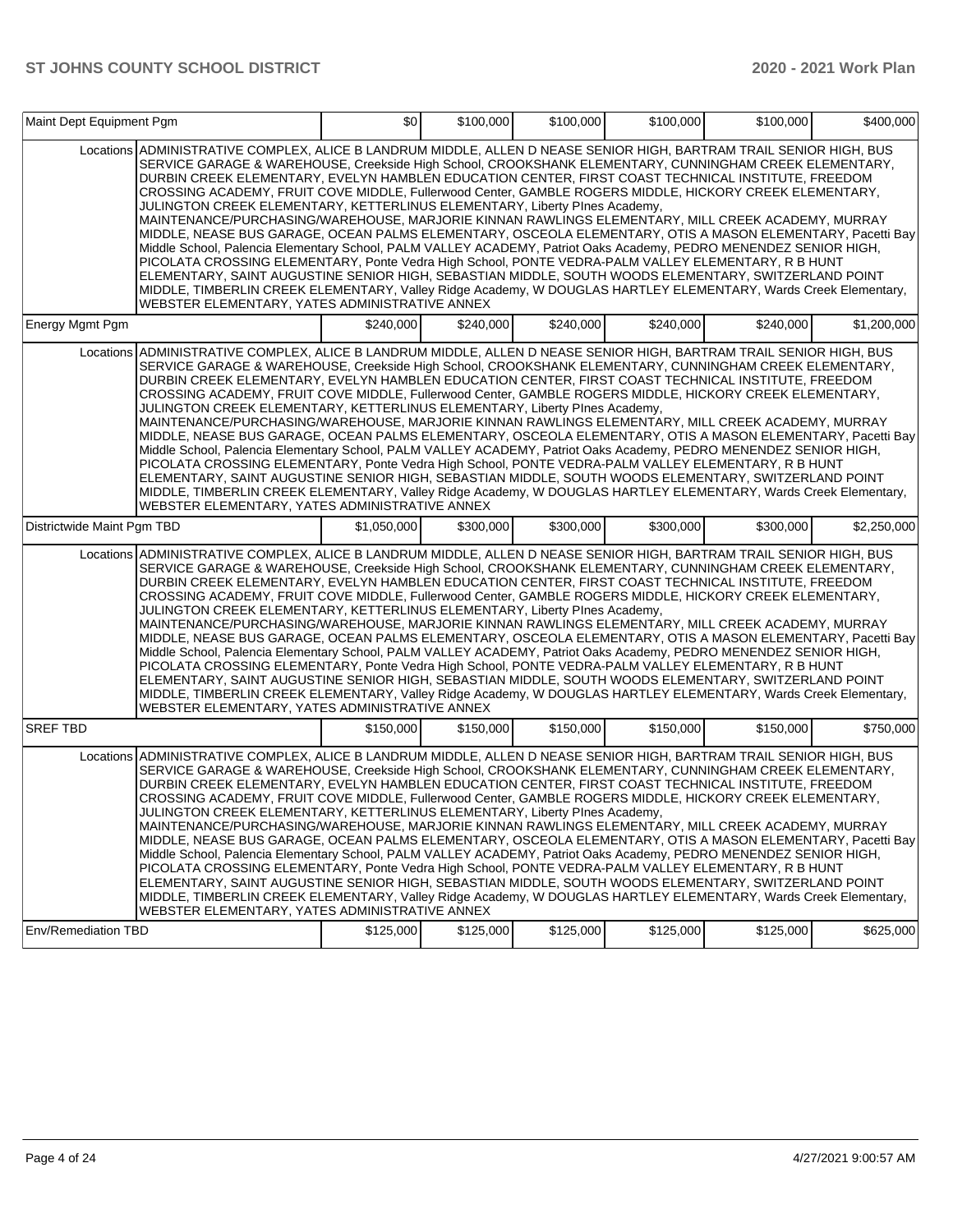|                                 | Locations ADMINISTRATIVE COMPLEX, ALICE B LANDRUM MIDDLE, ALLEN D NEASE SENIOR HIGH, BARTRAM TRAIL SENIOR HIGH, BUS<br>SERVICE GARAGE & WAREHOUSE, Creekside High School, CROOKSHANK ELEMENTARY, CUNNINGHAM CREEK ELEMENTARY,<br>DURBIN CREEK ELEMENTARY, EVELYN HAMBLEN EDUCATION CENTER, FIRST COAST TECHNICAL INSTITUTE, FREEDOM<br>CROSSING ACADEMY, FRUIT COVE MIDDLE, Fullerwood Center, GAMBLE ROGERS MIDDLE, HICKORY CREEK ELEMENTARY,<br>JULINGTON CREEK ELEMENTARY, KETTERLINUS ELEMENTARY, Liberty PInes Academy,<br>MAINTENANCE/PURCHASING/WAREHOUSE, MARJORIE KINNAN RAWLINGS ELEMENTARY, MILL CREEK ACADEMY, MURRAY<br>MIDDLE, NEASE BUS GARAGE, OCEAN PALMS ELEMENTARY, OSCEOLA ELEMENTARY, OTIS A MASON ELEMENTARY, Pacetti Bay<br>Middle School, Palencia Elementary School, PALM VALLEY ACADEMY, Patriot Oaks Academy, PEDRO MENENDEZ SENIOR HIGH,<br>PICOLATA CROSSING ELEMENTARY, Ponte Vedra High School, PONTE VEDRA-PALM VALLEY ELEMENTARY, R B HUNT<br>ELEMENTARY, SAINT AUGUSTINE SENIOR HIGH, SEBASTIAN MIDDLE, SOUTH WOODS ELEMENTARY, SWITZERLAND POINT<br>MIDDLE, TIMBERLIN CREEK ELEMENTARY, Valley Ridge Academy, W DOUGLAS HARTLEY ELEMENTARY, Wards Creek Elementary,<br>WEBSTER ELEMENTARY, YATES ADMINISTRATIVE ANNEX |           |           |           |           |           |           |
|---------------------------------|----------------------------------------------------------------------------------------------------------------------------------------------------------------------------------------------------------------------------------------------------------------------------------------------------------------------------------------------------------------------------------------------------------------------------------------------------------------------------------------------------------------------------------------------------------------------------------------------------------------------------------------------------------------------------------------------------------------------------------------------------------------------------------------------------------------------------------------------------------------------------------------------------------------------------------------------------------------------------------------------------------------------------------------------------------------------------------------------------------------------------------------------------------------------------------------------------------------------------------------------------------|-----------|-----------|-----------|-----------|-----------|-----------|
| Wetland Mont & Imp TBD          |                                                                                                                                                                                                                                                                                                                                                                                                                                                                                                                                                                                                                                                                                                                                                                                                                                                                                                                                                                                                                                                                                                                                                                                                                                                          | \$25,000  | \$25,000  | \$25,000  | \$25,000  | \$25,000  | \$125,000 |
|                                 | Locations ADMINISTRATIVE COMPLEX, ALICE B LANDRUM MIDDLE, ALLEN D NEASE SENIOR HIGH, BARTRAM TRAIL SENIOR HIGH, BUS<br>SERVICE GARAGE & WAREHOUSE, Creekside High School, CROOKSHANK ELEMENTARY, CUNNINGHAM CREEK ELEMENTARY,<br>DURBIN CREEK ELEMENTARY, EVELYN HAMBLEN EDUCATION CENTER, FIRST COAST TECHNICAL INSTITUTE, FREEDOM<br>CROSSING ACADEMY, FRUIT COVE MIDDLE, Fullerwood Center, GAMBLE ROGERS MIDDLE, HICKORY CREEK ELEMENTARY,<br>JULINGTON CREEK ELEMENTARY, KETTERLINUS ELEMENTARY, Liberty PInes Academy,<br>MAINTENANCE/PURCHASING/WAREHOUSE, MARJORIE KINNAN RAWLINGS ELEMENTARY, MILL CREEK ACADEMY, MURRAY<br>MIDDLE, NEASE BUS GARAGE, OCEAN PALMS ELEMENTARY, OSCEOLA ELEMENTARY, OTIS A MASON ELEMENTARY, Pacetti Bay<br>Middle School, Palencia Elementary School, PALM VALLEY ACADEMY, Patriot Oaks Academy, PEDRO MENENDEZ SENIOR HIGH,<br>PICOLATA CROSSING ELEMENTARY, Ponte Vedra High School, PONTE VEDRA-PALM VALLEY ELEMENTARY, R B HUNT<br>ELEMENTARY, SAINT AUGUSTINE SENIOR HIGH, SEBASTIAN MIDDLE, SOUTH WOODS ELEMENTARY, SWITZERLAND POINT<br>MIDDLE, TIMBERLIN CREEK ELEMENTARY, Valley Ridge Academy, W DOUGLAS HARTLEY ELEMENTARY, Wards Creek Elementary,<br>WEBSTER ELEMENTARY, YATES ADMINISTRATIVE ANNEX |           |           |           |           |           |           |
| <b>IAQ Baseline Testing</b>     |                                                                                                                                                                                                                                                                                                                                                                                                                                                                                                                                                                                                                                                                                                                                                                                                                                                                                                                                                                                                                                                                                                                                                                                                                                                          | \$0       | \$50,000  | \$55,000  | \$35,000  | \$45,000  | \$185,000 |
|                                 | Locations ADMINISTRATIVE COMPLEX, ALICE B LANDRUM MIDDLE, ALLEN D NEASE SENIOR HIGH, BARTRAM TRAIL SENIOR HIGH, BUS<br>SERVICE GARAGE & WAREHOUSE, Creekside High School, CROOKSHANK ELEMENTARY, CUNNINGHAM CREEK ELEMENTARY,<br>DURBIN CREEK ELEMENTARY, EVELYN HAMBLEN EDUCATION CENTER, FIRST COAST TECHNICAL INSTITUTE, FREEDOM<br>CROSSING ACADEMY, FRUIT COVE MIDDLE, Fullerwood Center, GAMBLE ROGERS MIDDLE, HICKORY CREEK ELEMENTARY,<br>JULINGTON CREEK ELEMENTARY, KETTERLINUS ELEMENTARY, Liberty PInes Academy,<br>MAINTENANCE/PURCHASING/WAREHOUSE, MARJORIE KINNAN RAWLINGS ELEMENTARY, MILL CREEK ACADEMY, MURRAY<br>MIDDLE, NEASE BUS GARAGE, OCEAN PALMS ELEMENTARY, OSCEOLA ELEMENTARY, OTIS A MASON ELEMENTARY, Pacetti Bay<br>Middle School, Palencia Elementary School, PALM VALLEY ACADEMY, Patriot Oaks Academy, PEDRO MENENDEZ SENIOR HIGH,<br>PICOLATA CROSSING ELEMENTARY, Ponte Vedra High School, PONTE VEDRA-PALM VALLEY ELEMENTARY, R B HUNT<br>ELEMENTARY, SAINT AUGUSTINE SENIOR HIGH, SEBASTIAN MIDDLE, SOUTH WOODS ELEMENTARY, SWITZERLAND POINT<br>MIDDLE, TIMBERLIN CREEK ELEMENTARY, Valley Ridge Academy, W DOUGLAS HARTLEY ELEMENTARY, Wards Creek Elementary,<br>WEBSTER ELEMENTARY, YATES ADMINISTRATIVE ANNEX |           |           |           |           |           |           |
| Elevator Repairs & Upgrades Pgm |                                                                                                                                                                                                                                                                                                                                                                                                                                                                                                                                                                                                                                                                                                                                                                                                                                                                                                                                                                                                                                                                                                                                                                                                                                                          | \$75,000  | \$75,000  | \$75,000  | \$75,000  | \$75,000  | \$375,000 |
|                                 | Locations ADMINISTRATIVE COMPLEX, ALICE B LANDRUM MIDDLE, ALLEN D NEASE SENIOR HIGH, BARTRAM TRAIL SENIOR HIGH, BUS<br>SERVICE GARAGE & WAREHOUSE, Creekside High School, CROOKSHANK ELEMENTARY, CUNNINGHAM CREEK ELEMENTARY,<br>DURBIN CREEK ELEMENTARY, EVELYN HAMBLEN EDUCATION CENTER, FIRST COAST TECHNICAL INSTITUTE, FREEDOM<br>CROSSING ACADEMY, FRUIT COVE MIDDLE, Fullerwood Center, GAMBLE ROGERS MIDDLE, HICKORY CREEK ELEMENTARY,<br>JULINGTON CREEK ELEMENTARY, KETTERLINUS ELEMENTARY, Liberty PInes Academy,<br>MAINTENANCE/PURCHASING/WAREHOUSE, MARJORIE KINNAN RAWLINGS ELEMENTARY, MILL CREEK ACADEMY, MURRAY<br>MIDDLE, NEASE BUS GARAGE, OCEAN PALMS ELEMENTARY, OSCEOLA ELEMENTARY, OTIS A MASON ELEMENTARY, Pacetti Bay<br>Middle School, Palencia Elementary School, PALM VALLEY ACADEMY, Patriot Oaks Academy, PEDRO MENENDEZ SENIOR HIGH,<br>PICOLATA CROSSING ELEMENTARY, Ponte Vedra High School, PONTE VEDRA-PALM VALLEY ELEMENTARY, R B HUNT<br>ELEMENTARY, SAINT AUGUSTINE SENIOR HIGH, SEBASTIAN MIDDLE, SOUTH WOODS ELEMENTARY, SWITZERLAND POINT<br>MIDDLE, TIMBERLIN CREEK ELEMENTARY, Valley Ridge Academy, W DOUGLAS HARTLEY ELEMENTARY, Wards Creek Elementary,<br>WEBSTER ELEMENTARY, YATES ADMINISTRATIVE ANNEX |           |           |           |           |           |           |
| Parking Lot Lighting Pgm        |                                                                                                                                                                                                                                                                                                                                                                                                                                                                                                                                                                                                                                                                                                                                                                                                                                                                                                                                                                                                                                                                                                                                                                                                                                                          | \$100,000 | \$100,000 | \$100,000 | \$100,000 | \$100,000 | \$500,000 |
|                                 | Locations ADMINISTRATIVE COMPLEX, ALICE B LANDRUM MIDDLE, ALLEN D NEASE SENIOR HIGH, BARTRAM TRAIL SENIOR HIGH, BUS<br>SERVICE GARAGE & WAREHOUSE, Creekside High School, CROOKSHANK ELEMENTARY, CUNNINGHAM CREEK ELEMENTARY,<br>DURBIN CREEK ELEMENTARY, EVELYN HAMBLEN EDUCATION CENTER, FIRST COAST TECHNICAL INSTITUTE, FREEDOM<br>CROSSING ACADEMY, FRUIT COVE MIDDLE, Fullerwood Center, GAMBLE ROGERS MIDDLE, HICKORY CREEK ELEMENTARY,<br>JULINGTON CREEK ELEMENTARY, KETTERLINUS ELEMENTARY, Liberty PInes Academy,<br>MAINTENANCE/PURCHASING/WAREHOUSE, MARJORIE KINNAN RAWLINGS ELEMENTARY, MILL CREEK ACADEMY, MURRAY<br>MIDDLE, NEASE BUS GARAGE, OCEAN PALMS ELEMENTARY, OSCEOLA ELEMENTARY, OTIS A MASON ELEMENTARY, Pacetti Bay<br>Middle School, Palencia Elementary School, PALM VALLEY ACADEMY, Patriot Oaks Academy, PEDRO MENENDEZ SENIOR HIGH,<br>PICOLATA CROSSING ELEMENTARY, Ponte Vedra High School, PONTE VEDRA-PALM VALLEY ELEMENTARY, R B HUNT<br>ELEMENTARY, SAINT AUGUSTINE SENIOR HIGH, SEBASTIAN MIDDLE, SOUTH WOODS ELEMENTARY, SWITZERLAND POINT<br>MIDDLE, TIMBERLIN CREEK ELEMENTARY, Valley Ridge Academy, W DOUGLAS HARTLEY ELEMENTARY, Wards Creek Elementary,<br>WEBSTER ELEMENTARY, YATES ADMINISTRATIVE ANNEX |           |           |           |           |           |           |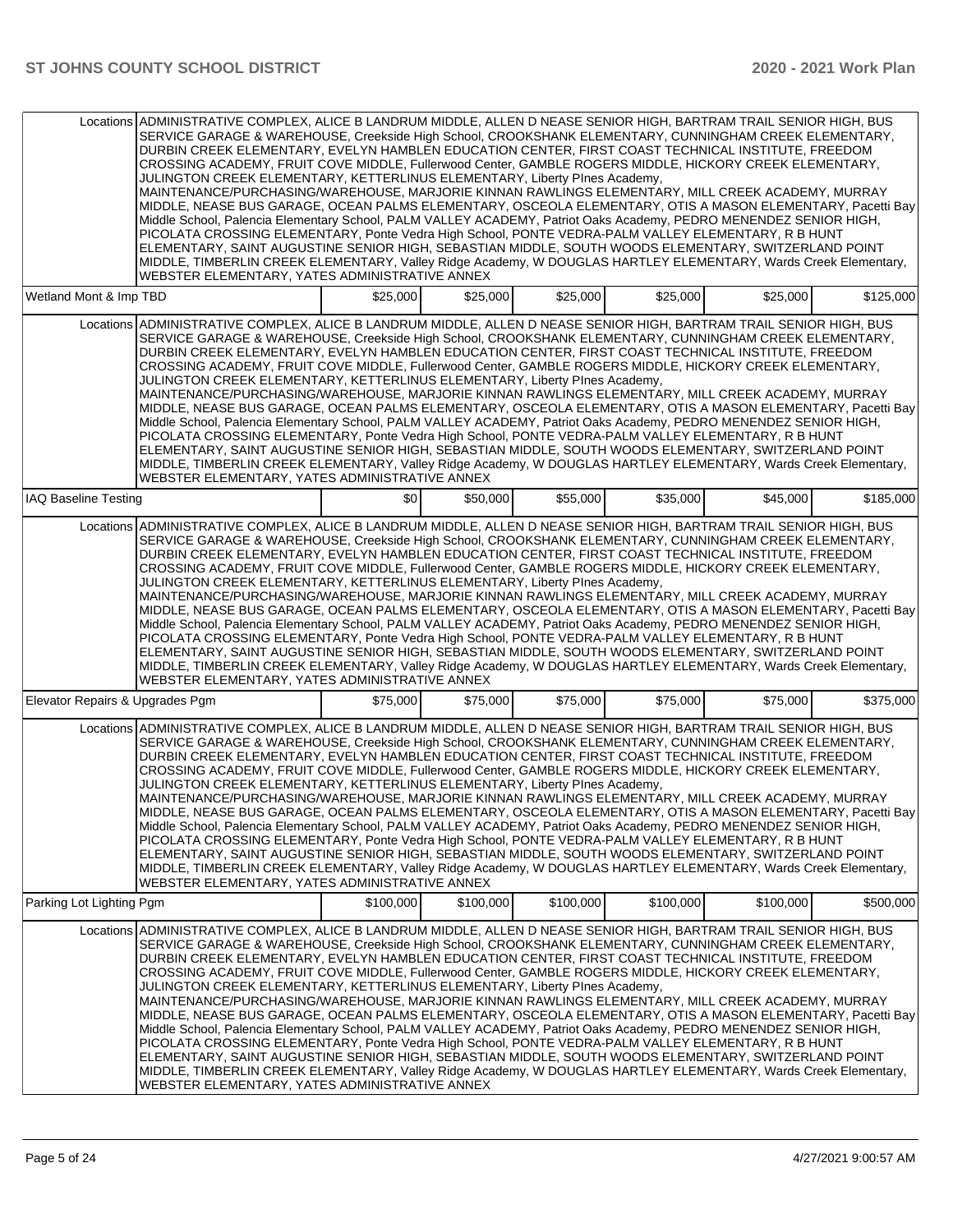| Total: | \$13.110.355 l<br>- 19. | \$7,006,000 | \$7,314,000 | \$7,441,000 | \$7.693.000 | \$42,564,355 |
|--------|-------------------------|-------------|-------------|-------------|-------------|--------------|

### **Local 1.50 Mill Expenditure For Maintenance, Repair and Renovation**

Anticipated expenditures expected from local funding sources over the years covered by the current work plan.

| Item                                                         | 2020 - 2021<br><b>Actual Budget</b> | 2021 - 2022<br>Projected | 2022 - 2023<br>Projected | 2023 - 2024<br>Projected | 2024 - 2025<br>Projected | <b>Total</b>  |
|--------------------------------------------------------------|-------------------------------------|--------------------------|--------------------------|--------------------------|--------------------------|---------------|
| Remaining Maint and Repair from 1.5 Mills                    | \$13,110,355                        | \$7,006,000              | \$7,314,000              | \$7,441,000              | \$7,693,000              | \$42,564,355  |
| Maintenance/Repair Salaries                                  | \$1,892,030                         | \$2,000,000              | \$2,100,000              | \$2,200,000              | \$2,300,000              | \$10,492,030  |
| <b>School Bus Purchases</b>                                  | \$4,978,700                         | \$4,030,386              | \$4,030,386              | \$4,530,386              | \$4,530,386              | \$22,100,244  |
| <b>Other Vehicle Purchases</b>                               | \$88,000                            | \$60,000                 | \$60,000                 | \$60,000                 | \$60,000                 | \$328,000     |
| Capital Outlay Equipment                                     | \$900,000                           | \$910,000                | \$1,000,000              | \$1,000,000              | \$1,000,000              | \$4,810,000   |
| Rent/Lease Payments                                          | \$0                                 | \$0                      | \$0                      | \$0                      | \$0                      | \$0           |
| <b>COP Debt Service</b>                                      | \$16,078,773                        | \$16,270,314             | \$15,842,314             | \$15,405,564             | \$14,979,564             | \$78,576,529  |
| Rent/Lease Relocatables                                      | \$3,448,596                         | \$2,500,000              | \$2,000,000              | \$1,500,000              | \$1,000,000              | \$10,448,596  |
| <b>Environmental Problems</b>                                | \$0                                 | \$0                      | \$0                      | \$0                      | \$0                      | \$0           |
| s.1011.14 Debt Service                                       | \$3,287,741                         | \$3,287,349              | \$3,286,787              | \$3,286,787              | \$3,286,787              | \$16,435,451  |
| <b>Special Facilities Construction Account</b>               | \$0                                 | \$0                      | \$0                      | \$0                      | \$0                      | \$0           |
| Premiums for Property Casualty Insurance - 1011.71<br>(4a,b) | \$328,512                           | \$500,000                | \$500,000                | \$500,000                | \$500,000                | \$2,328,512   |
| Qualified School Construction Bonds (QSCB)                   | \$0                                 | \$0                      | \$0                      | \$0                      | \$0                      | \$0           |
| Qualified Zone Academy Bonds (QZAB)                          | \$0                                 | \$0                      | \$0                      | \$0                      | \$0                      | \$0           |
| <b>Excelsior Center Lease</b>                                | \$0                                 | \$19,163                 | \$19,163                 | \$19,163                 | \$19,163                 | \$76,652      |
| <b>Technology Plan</b>                                       | \$1,896,483                         | \$3,000,000              | \$3,000,000              | \$3,000,000              | \$3,000,000              | \$13,896,483  |
| <b>AED Replacement Program</b>                               | \$0                                 | \$60,000                 | \$60,000                 | \$60,000                 | \$60,000                 | \$240,000     |
| <b>School Based Maintenance</b>                              | \$756,500                           | \$800,000                | \$850,000                | \$900,000                | \$950,000                | \$4,256,500   |
| Inspections & Repairs                                        | \$175,000                           | \$200,000                | \$200,000                | \$200,000                | \$200,000                | \$975,000     |
| <b>Transportation Technology</b>                             | \$27,870                            | \$0                      | \$0                      | \$0                      | \$0                      | \$27,870      |
| Rapid Credentialing Grant Match                              | \$54,446                            | \$0                      | \$0                      | \$0                      | \$0                      | \$54,446      |
| Districtwide Other Projects                                  | \$1,801,287                         | \$1,000,000              | \$1,000,000              | \$1,000,000              | \$1,000,000              | \$5,801,287   |
| <b>Local Expenditure Totals:</b>                             | \$48,824,293                        | \$41,643,212             | \$41,262,650             | \$41,102,900             | \$40,578,900             | \$213,411,955 |

# **Revenue**

### **1.50 Mill Revenue Source**

Schedule of Estimated Capital Outlay Revenue from each currently approved source which is estimated to be available for expenditures on the projects included in the tentative district facilities work program. All amounts are NET after considering carryover balances, interest earned, new COP's, 1011.14 and 1011.15 loans, etc. Districts cannot use 1.5-Mill funds for salaries except for those explicitly associated with maintenance/repair projects. (1011.71 (5), F.S.)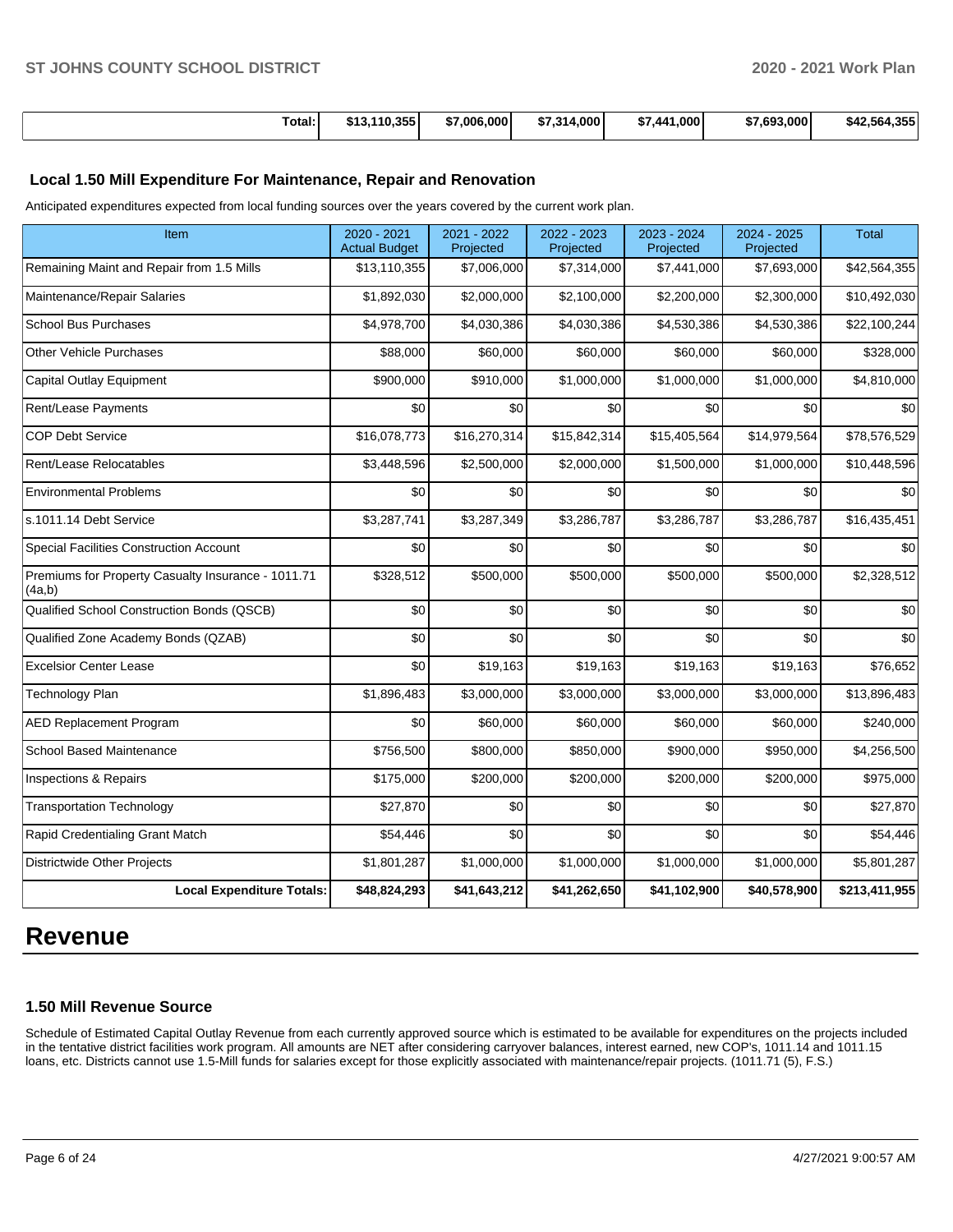| <b>Item</b>                                                                         | Fund | $2020 - 2021$<br><b>Actual Value</b> | $2021 - 2022$<br>Projected | $2022 - 2023$<br>Projected | $2023 - 2024$<br>Projected | $2024 - 2025$<br>Projected | Total             |
|-------------------------------------------------------------------------------------|------|--------------------------------------|----------------------------|----------------------------|----------------------------|----------------------------|-------------------|
| (1) Non-exempt property<br>lassessed valuation                                      |      | \$34,114,092,651                     | \$38,011,083,993           | \$40,433,657,940           | \$43,002,046,471           | \$45,800,108,095           | \$201,360,989,150 |
| (2) The Millage projected for<br>discretionary capital outlay per<br>ls.1011.71     |      | 1.50                                 | 1.50                       | 1.50                       | 1.50                       | 1.50                       |                   |
| $(3)$ Full value of the 1.50-Mill<br>discretionary capital outlay per<br>ls.1011.71 |      | \$57,311,676                         | \$63,858,621               | \$67,928,545               | \$72,243,438               | \$76,944,182               | \$338,286,462     |
| (4) Value of the portion of the 1.50<br>-Mill ACTUALLY levied                       | 370  | \$49,124,293                         | \$54,735,961               | \$58,224,467               | \$61,922,947               | \$65,952,156               | \$289,959,824     |
| $(5)$ Difference of lines $(3)$ and $(4)$                                           |      | \$8,187,383                          | \$9,122,660                | \$9,704,078                | \$10,320,491               | \$10,992,026               | \$48,326,638      |

### **PECO Revenue Source**

The figure in the row designated "PECO Maintenance" will be subtracted from funds available for new construction because PECO maintenance dollars cannot be used for new construction.

| Item                                 | Fund | $2020 - 2021$<br><b>Actual Budget</b> | 2021 - 2022<br>Projected | 2022 - 2023<br>Projected | 2023 - 2024<br>Projected | $2024 - 2025$<br>Projected | <b>Total</b>     |
|--------------------------------------|------|---------------------------------------|--------------------------|--------------------------|--------------------------|----------------------------|------------------|
| <b>IPECO New Construction</b>        | 340  | \$0                                   | \$0 <sub>1</sub>         | \$0                      | \$0                      | \$0                        | \$0 <sub>1</sub> |
| <b>PECO Maintenance Expenditures</b> |      | ا 30                                  | \$0                      | \$0                      | \$0 <sub>1</sub>         | \$0                        | \$0              |
|                                      |      | \$0                                   | \$0                      | \$0                      | \$0                      | \$0                        | \$0              |

## **CO & DS Revenue Source**

Revenue from Capital Outlay and Debt Service funds.

| Item                                      | Fund | $2020 - 2021$<br><b>Actual Budget</b> | 2021 - 2022<br>Projected | 2022 - 2023<br>Projected | $2023 - 2024$<br>Projected | $2024 - 2025$<br>Projected | Total       |
|-------------------------------------------|------|---------------------------------------|--------------------------|--------------------------|----------------------------|----------------------------|-------------|
| ICO & DS Cash Flow-through<br>Distributed | 360  | \$1.274.713                           | \$1,274,713              | \$1,274,713              | \$1,274,713                | \$1,274,713                | \$6.373.565 |
| ICO & DS Interest on<br>Undistributed CO  | 360  | \$48.538                              | \$48.538                 | \$48.538                 | \$48.538                   | \$48.538                   | \$242.690   |
|                                           |      | \$1,323,251                           | \$1,323,251              | \$1,323,251              | \$1,323,251                | \$1,323,251                | \$6,616,255 |

### **Fair Share Revenue Source**

| <b>Item</b><br>All legally binding commitments for proportionate abiastate mitigation to enrol by a mpublic school fapilities teust be induded teat of he 3-year district work program. | $2020 - 2021$    | 2021 - 2022 | $2022 - 2023$ | $2023 - 2024$ | $2024 - 2025$ | Total       |  |
|-----------------------------------------------------------------------------------------------------------------------------------------------------------------------------------------|------------------|-------------|---------------|---------------|---------------|-------------|--|
| ISCD 2009-6 Anderson Greenbriar --<br>Contribution of Land (19.25 acres)                                                                                                                | \$0 <sub>1</sub> | \$0         | \$0           | \$0           |               |             |  |
| ISCD 2011-2 Winchester East-<br>Proportionate Share Mitigation Payment--<br>Middle School Student Stations                                                                              | \$0              | \$0         | \$0           | \$0           | \$46,102      | \$46,102    |  |
| SCD 2014-15 Julington Lakes--<br>Proportionate Share Mitigation<br>Payment---Elementary, Middle and High<br>School Student Stations                                                     | \$1,595,433      | \$0         | \$0           | \$0           | \$3,190,866   | \$4.786.299 |  |
| SCD 2014-1 Datil Pepper--Proportionate<br>Share Mitigation Payment--High School<br><b>Student Stations</b>                                                                              | \$376,256        | \$0         | \$0           | \$0           | \$0           | \$376,256   |  |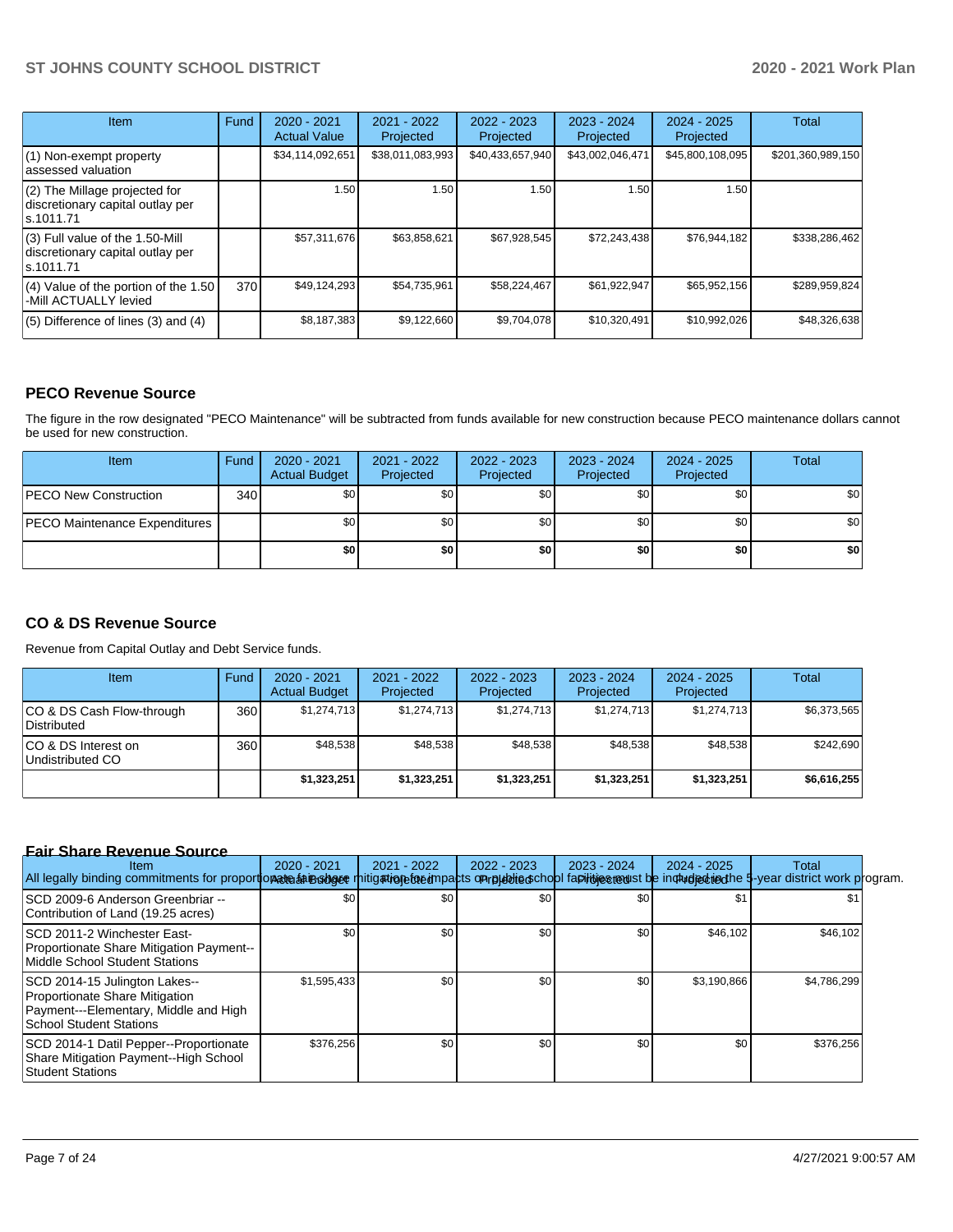| SCD 2014-19 Stone Creek Landing--<br>Proportionate Share Mitigation Payment--<br>Elementary, Middle and High School<br><b>Student Stations</b>  | \$254,807   | \$0 | \$0 | \$0 | \$509,612    | \$764,419    |
|-------------------------------------------------------------------------------------------------------------------------------------------------|-------------|-----|-----|-----|--------------|--------------|
| Ashford Mills DRI (Shearwater)--<br>Elementary, Middle and High School<br><b>Student Stations</b>                                               | \$0         | \$0 | \$0 | \$0 | \$13,202,385 | \$13,202,385 |
| Bartram Park DRI -- Elementary, Middle<br>and High School Student Stations                                                                      | \$2,443,852 | \$0 | \$0 | \$0 | \$4,887,690  | \$7,331,542  |
| Twin Creeks DRI--Elementary, Middle<br>and High School Student Stations                                                                         | \$2,923,204 | \$0 | \$0 | \$0 | \$5,846,400  | \$8,769,604  |
| SCDMOD 2014-1 Oxford Estates II--<br>Proportionate Share Mitigation Payment--<br>Middle and High School Student Stations                        | \$210,420   | \$0 | \$0 | \$0 | \$370,746    | \$581,166    |
| SCD 2015-10 Bannon Lakes--<br>Proportionate Share Mitigation Payment--<br><b>High School Student Stations</b>                                   | \$1,189,698 | \$0 | \$0 | \$0 | \$0          | \$1,189,698  |
| SCD 2015-19 Villages of Valencia--<br>Proportionate Share Mitigation Payment--<br><b>High School Student Stations</b>                           | \$166,549   | \$0 | \$0 | \$0 | \$0          | \$166,549    |
| SCD 2016-1 Oxford Estates IV--<br>Proportionate Share Mitigation Payment--<br>Middle and High School Student Stations                           | \$278,850   | \$0 | \$0 | \$0 | \$278,850    | \$557,700    |
| SCD 2016-9 Tomoka Pines--<br>Proportionate Share Mitigation Payment--<br><b>High School Student Stations</b>                                    | \$232,371   | \$0 | \$0 | \$0 | \$0          | \$232,371    |
| SCD 2016-4 Wards Creek PUD--<br>Proportionate Share Mitigation Payment--<br>Middle and High School Student Stations                             | \$370,614   | \$0 | \$0 | \$0 | \$370,613    | \$741,227    |
| SCD 2016-2 Lakes at Mill Creek<br>Plantation PUD--Proportionate Share<br>Mitigation Payment--Middle and High<br><b>School Student Stations</b>  | \$309,837   | \$0 | \$0 | \$0 | \$309,837    | \$619,674    |
| SCD 2016-12 Durbin Creek Estates--<br>Proportionate Share Mitigation Payment--<br>Elementary, Middle and High School<br><b>Student Stations</b> | \$958,232   | \$0 | \$0 | \$0 | \$1,916,464  | \$2,874,696  |
| SCD 2016-5 Dolphin Cove--Proportionate<br>Share Mitigation Payment--High School<br><b>Student Stations</b>                                      | \$27,847    | \$0 | \$0 | \$0 | \$0          | \$27,847     |
| SCD 2016-3 Worthington Estates PUD--<br>Proportionate Share Mitigation Payment--<br>Middle and High School Student Stations                     | \$492,765   | \$0 | \$0 | \$0 | \$492,765    | \$985,530    |
| SCD 2016-19 Windsong Acres--<br>Proportionate Share Mitigation Payment--<br><b>High School Student Stations</b>                                 | \$45,233    | \$0 | \$0 | \$0 | \$0          | \$45,233     |
| SCD 2017-7 Antigua Apartments--<br>Proportionate Share Mitigation Payment--<br><b>High School Student Stations</b>                              | \$223,078   | \$0 | \$0 | \$0 | \$223,078    | \$446,156    |
| SCD 2015-7 Terra Pines--Proportionate<br>Share Mitigation Payment--High School<br><b>Student Stations</b>                                       | \$69,342    | \$0 | \$0 | \$0 | \$0          | \$69,342     |
| SCD 2017-20 Southaven PUD 2--<br>Proportionate Share Mitigation Payment--<br>Middle and High School Student Stations                            | \$37,158    | \$0 | \$0 | \$0 | \$37,158     | \$74,316     |
| SCD 2018-8 SR 207 & Lightsey Road<br>Apartments -- Proportionate Share<br>Mitigation Payment--Middle and High<br><b>School Student Stations</b> | \$233,735   | \$0 | \$0 | \$0 | \$233,735    | \$467,470    |
| SCD 2018-20 Vilano Subdivision--<br>Proportionate Share Mitigation Payment--<br>Middle and High School Student Stations                         | \$2,616     | \$0 | \$0 | \$0 | \$2,615      | \$5,231      |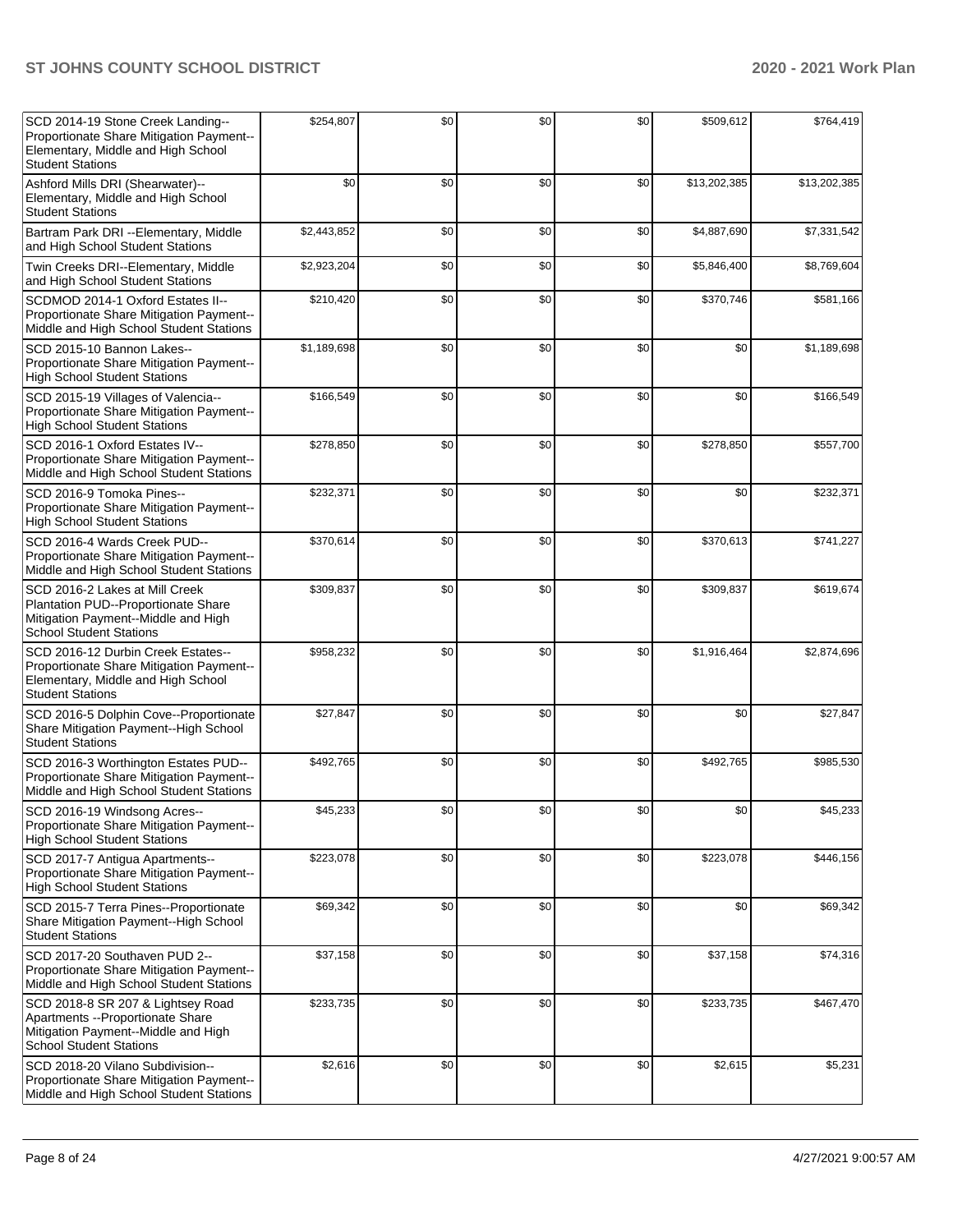| SCD 2018-18 2884 N. Fourth Street-<br>Proportionate Share Mitigation Payment--<br>Middle and High School Student Stations                               | \$8,334   | \$0 | \$0 | \$0 | \$8,334     | \$16,668    |
|---------------------------------------------------------------------------------------------------------------------------------------------------------|-----------|-----|-----|-----|-------------|-------------|
| Interest: Elementary, Middle and High                                                                                                                   | \$0       | \$0 | \$0 | \$0 | \$1,720,523 | \$1,720,523 |
| SCD 2019-10 Mill Creek Forest PUD-<br>Proportionate Share Mitigation Payment--<br>Elementary, Middle and High School<br><b>Student Stations</b>         | \$387,232 | \$0 | \$0 | \$0 | \$774,463   | \$1,161,695 |
| SCD 2018-16 ICI Land - Middlebourne<br>PUD -- Proportionate Share Mitigation<br>Payment-- Elementary, Middle and High<br><b>School Student Stations</b> | \$870,927 | \$0 | \$0 | \$0 | \$1,741,854 | \$2,612,781 |
| SCD 2018-17 Grand Oaks -<br>Proportionate Share Mitigation Payment--<br>Middle and High School Student Stations                                         | \$990,329 | \$0 | \$0 | \$0 | \$990,328   | \$1,980,657 |
| SCD 2019-14 Minorcan Mill PUD-<br>Proportionate Share Mitigation Payment--<br>Middle and High School Student Stations                                   | \$491,769 | \$0 | \$0 | \$0 | \$491,769   | \$983,538   |
| SCD 2020-2 Sandy Creek PUD-<br>Proportionate Share Mitigation Payment--<br>Middle and High School Student Stations                                      | \$33,483  | \$0 | \$0 | \$0 | \$33,484    | \$66,967    |
| SCD 2017-16 Rock Springs Farms-<br>Proportionate Share Mitigation Payment--<br>Middle and High School Student Stations                                  | \$130,476 | \$0 | \$0 | \$0 | \$130,476   | \$260,952   |
| SCD 2018-11 North Creek PUD-<br>Proportionate Share Mitigation Payment--<br>Middle and High School Student Stations                                     | \$164,529 | \$0 | \$0 | \$0 | \$164,529   | \$329,058   |
| SCD 2018-7 Morgan's Cove-<br>Proportionate Share Mitigation Payment--<br>Middle and High School Student Stations                                        | \$191,542 | \$0 | \$0 | \$0 | \$191,542   | \$383,084   |
| SCD 2018-6 Southwind Plantation-<br>Proportionate Share Mitigation Payment--<br>Middle and High School Student Stations                                 | \$9,981   | \$0 | \$0 | \$0 | \$9,981     | \$19,962    |
| SCD 2014-12 The Landing at St.<br>Augustine Ph 1-Proportionate Share<br>Mitigation Payment--High School Student<br>Stations                             | \$37,179  | \$0 | \$0 | \$0 | \$0         | \$37,179    |
| SCD 2019-2 The Landing at St.<br>Augustine Ph 2-Proportionate Share<br>Mitigation Payment--Middle and High<br><b>School Student Stations</b>            | \$250,800 | \$0 | \$0 | \$0 | \$250,800   | \$501,600   |
| SCD 2014-11 Hilltop at St. Augustine -<br>Proportionate Share Mitigation Payment--<br>High School Student Stations                                      | \$182,545 | \$0 | \$0 | \$0 | \$0         | \$182,545   |
| SCD 2014-7 Lakes of Ponte Vedra-<br>Proportionate Share Mitigation Payment--<br><b>High School Student Stations</b>                                     | \$21,965  | \$0 | \$0 | \$0 | \$0         | \$21,965    |
| SCD 2015-2 Possum Trot - Proportionate<br>Share Mitigation Payment--High School<br><b>Student Stations</b>                                              | \$3,620   | \$0 | \$0 | \$0 | \$0         | \$3,620     |
| SCD 20194-9 Sebastian Cove Ph 2 -<br>Proportionate Share Mitigation Payment--<br><b>High School Student Stations</b>                                    | \$98,533  | \$0 | \$0 | \$0 | \$0         | \$98,533    |
| SCD 2016-8 Coastal Village-<br>Proportionate Share Mitigation Payment--<br><b>High School Student Stations</b>                                          | \$8,140   | \$0 | \$0 | \$0 | \$0         | \$8,140     |
| SCD 2014 12 East San Sebastian-<br>Proportionate Share Mitigation Payment--<br><b>High School Student Stations</b>                                      | \$375,921 | \$0 | \$0 | \$0 | \$0         | \$375,921   |
| SCD 2016-11 Arbor Mill at Mill Creek --<br>Proportionate Share Mitigation Payment--<br>Middle and High School Student Stations                          | \$359,569 | \$0 | \$0 | \$0 | \$359,569   | \$719,138   |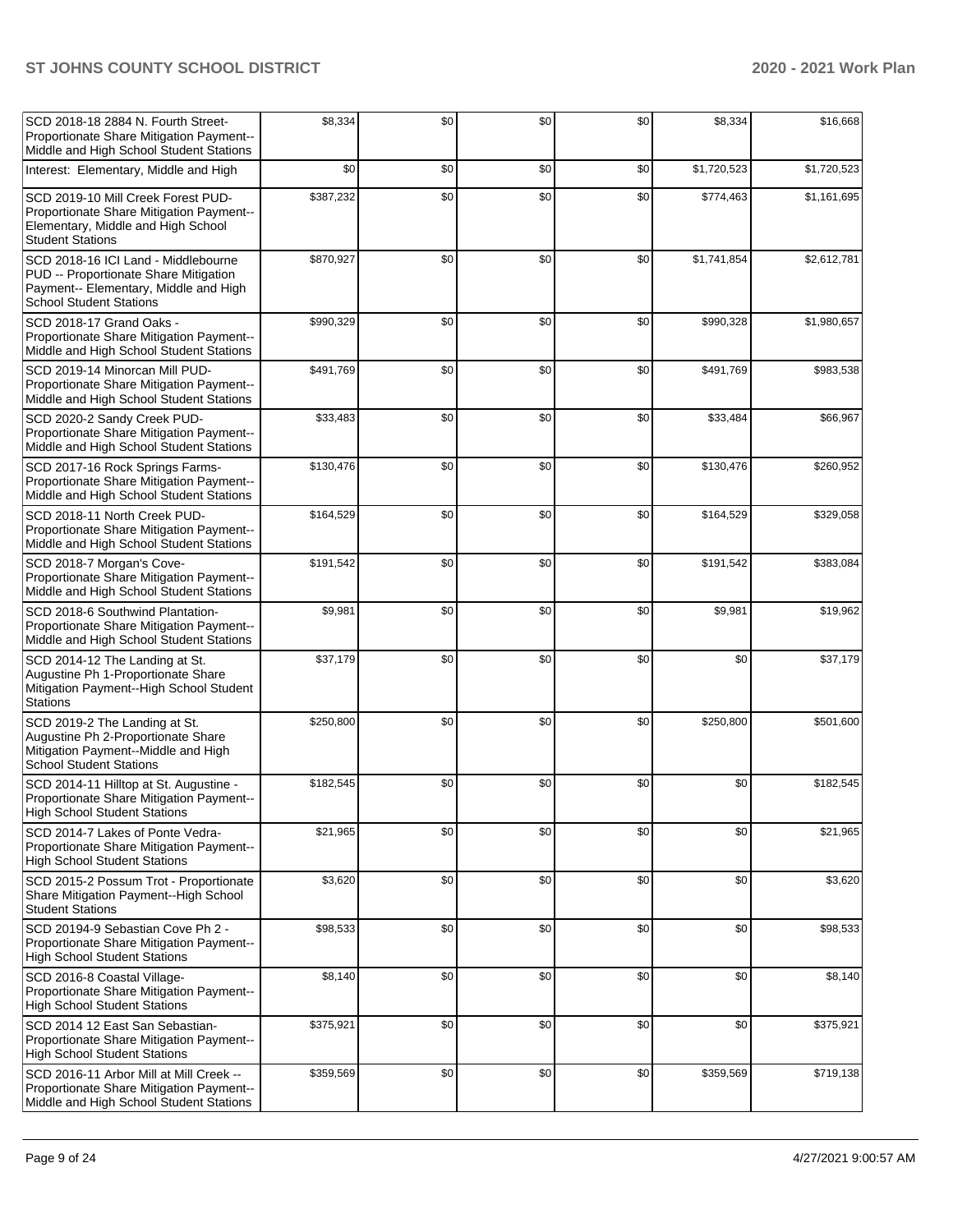Yes

| SCD 2015-4 Cartwheel Bay --              | \$126        | \$0 | \$0 | \$0 <sub>1</sub> | \$0          | \$126        |
|------------------------------------------|--------------|-----|-----|------------------|--------------|--------------|
| Proportionate Share Mitigation Payment-- |              |     |     |                  |              |              |
| Elementary, Middle and High School       |              |     |     |                  |              |              |
| <b>Student Stations</b>                  |              |     |     |                  |              |              |
|                                          | \$17,058,897 | \$0 | \$0 | \$O I            | \$38.786.569 | \$55,845,466 |
|                                          |              |     |     |                  |              |              |

### **Sales Surtax Referendum**

Specific information about any referendum for a 1-cent or ½-cent surtax referendum during the previous year.

| Did the school district hold a surtax referendum during the past fiscal year 2019 - 2020? |                               |
|-------------------------------------------------------------------------------------------|-------------------------------|
| <b>Sales Surtax Type:</b>                                                                 | <b>Half Cent Sales Surtax</b> |
| Date of Election:                                                                         | 11/3/2015                     |
| Date of Expiration:                                                                       | 12/31/2025                    |
| <b>Anticipated Revenue Start Date:</b>                                                    | 1/1/2016                      |
| <b>Anticipated Revenue End Date:</b>                                                      | 12/31/2025                    |
| <b>Estimated Annualized Revenue:</b>                                                      | \$13,000,000                  |
| Total \$ Amount Projected to be Received for the<br><b>Duration of Tax:</b>               | \$150,000,000                 |
| Number of Years Tax In Effect:                                                            | 10                            |
| <b>Percentage of Vote FOR:</b>                                                            | 61%                           |
| <b>Percentage of Vote AGAINST:</b>                                                        | 39 %                          |
|                                                                                           |                               |

# **Additional Revenue Source**

Any additional revenue sources

| <b>Item</b>                                                       | $2020 - 2021$<br><b>Actual Value</b> | 2021 - 2022<br>Projected | 2022 - 2023<br>Projected | $2023 - 2024$<br>Projected | $2024 - 2025$<br>Projected | Total        |
|-------------------------------------------------------------------|--------------------------------------|--------------------------|--------------------------|----------------------------|----------------------------|--------------|
| Estimated Revenue from CO & DS Bond<br>Sale                       | \$0                                  | \$0                      | \$0                      | \$0                        | \$0                        | \$0          |
| Proceeds from Voted Capital<br>Improvements millage               | \$0                                  | \$0                      | \$0                      | \$0                        | \$0                        | \$0          |
| Other Revenue for Other Capital Projects                          | \$0                                  | \$0                      | \$0                      | \$0                        | \$0                        | \$0          |
| Proceeds from 1/2 cent sales surtax<br>authorized by school board | \$9,056,192                          | \$9,056,192              | \$9,056,192              | \$9,056,192                | \$9,056,192                | \$45,280,960 |
| Proceeds from local governmental<br>infrastructure sales surtax   | \$0                                  | \$0                      | \$0                      | \$0                        | \$0                        | \$0          |
| Proceeds from Certificates of<br>Participation (COP's) Sale       | \$55,000,000                         | \$0                      | \$0                      | \$0                        | \$0                        | \$55,000,000 |
| Classrooms First Bond proceeds amount<br>authorized in FY 1997-98 | \$0                                  | \$0                      | \$0                      | \$0                        | \$0                        | \$0          |
| <b>Classrooms for Kids</b>                                        | \$0                                  | \$0                      | \$0                      | \$0                        | \$0                        | \$0          |
| District Equity Recognition                                       | \$0                                  | \$0                      | \$0                      | \$0                        | \$0                        | \$0          |
| <b>Federal Grants</b>                                             | \$0                                  | \$0                      | \$0                      | \$0                        | \$0                        | \$0          |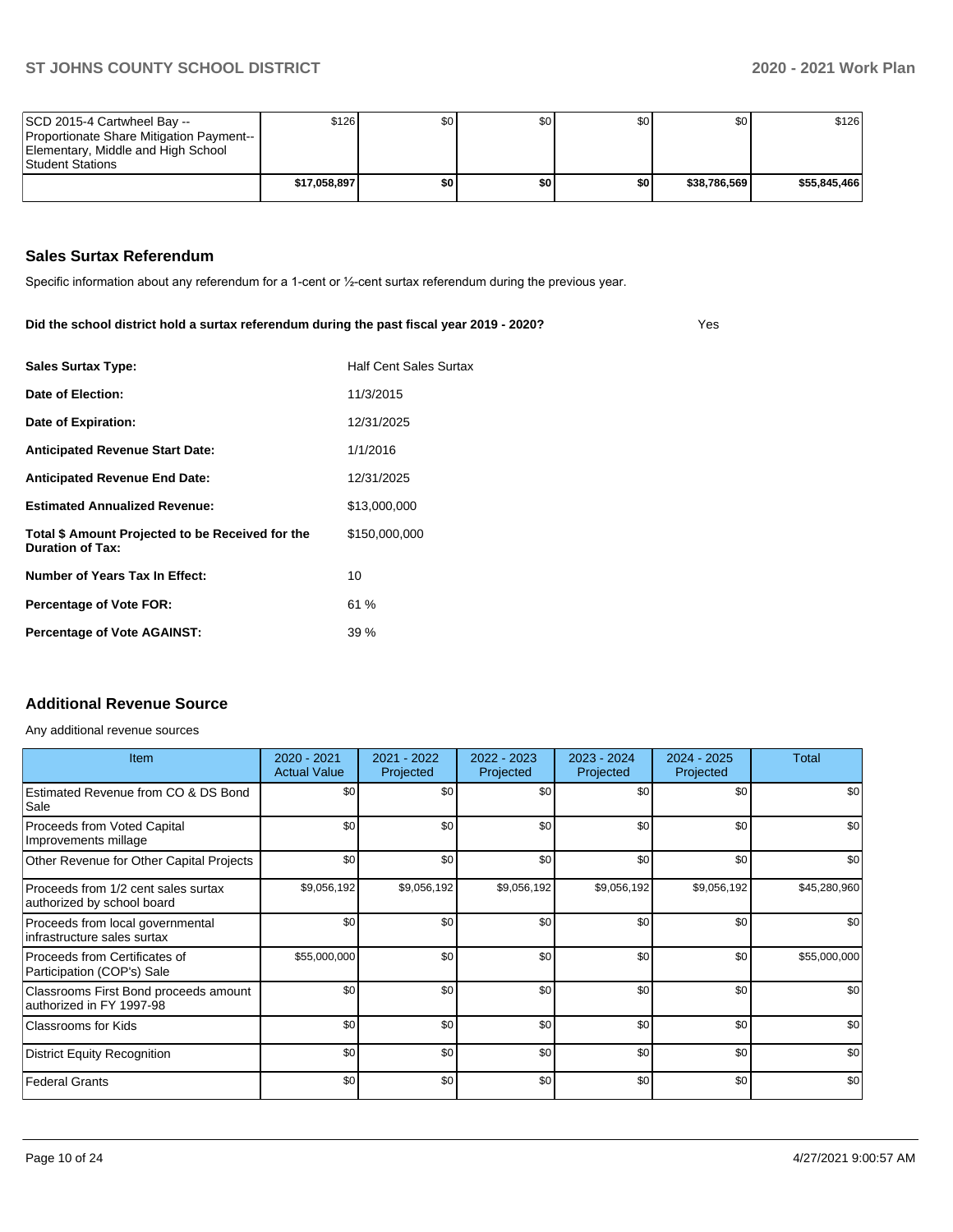| Proportionate share mitigation (actual<br>cash revenue only, not in kind donations)                                       | \$0             | \$0          | \$0          | \$0          | \$0          | \$0             |
|---------------------------------------------------------------------------------------------------------------------------|-----------------|--------------|--------------|--------------|--------------|-----------------|
| Impact fees received                                                                                                      | \$12,000,000    | \$12,000,000 | \$12,000,000 | \$12,000,000 | \$12,000,000 | \$60,000,000    |
| Private donations                                                                                                         | \$0             | \$0          | \$0          | \$0          | \$0          | \$0             |
| Grants from local governments or not-for-<br>profit organizations                                                         | \$0             | \$0          | \$0          | \$0          | \$0          | \$0             |
| Interest, Including Profit On Investment                                                                                  | \$150,000       | \$150,000    | \$150,000    | \$150,000    | \$150,000    | \$750,000       |
| Revenue from Bonds pledging proceeds<br>from 1 cent or 1/2 cent Sales Surtax                                              | \$0             | \$0          | \$0          | \$0          | \$0          | \$0             |
| <b>Total Fund Balance Carried Forward</b>                                                                                 | \$247,924,558   | \$0          | \$0          | \$0          | \$0          | \$247,924,558   |
| General Capital Outlay Obligated Fund<br><b>Balance Carried Forward From Total</b><br><b>Fund Balance Carried Forward</b> | (\$111,906,706) | \$0          | \$0          | \$0          | \$0          | (\$111,906,706) |
| <b>Special Facilities Construction Account</b>                                                                            | \$0             | \$0          | \$0          | \$0          | \$0          | \$0             |
| One Cent - 1/2 Cent Sales Surtax Debt<br>Service From Total Fund Balance Carried<br>Forward                               | \$0             | \$0          | \$0          | \$0          | \$0          | \$0             |
| Capital Outlay Projects Funds Balance<br>Carried Forward From Total Fund<br><b>Balance Carried Forward</b>                | \$0             | \$0          | \$0          | \$0          | \$0          | \$0             |
| Proceeds from a s.1011.14/15 F.S. Loans                                                                                   | \$0             | \$0          | \$0          | \$0          | \$0          | \$0             |
| District Bonds - Voted local bond<br>referendum proceeds per s.9, Art VII<br><b>State Constitution</b>                    | \$0             | \$0          | \$0          | \$0          | \$0          | \$0             |
| Proceeds from Special Act Bonds                                                                                           | \$0             | \$0          | \$0          | \$0          | \$0          | \$0             |
| Subtotal                                                                                                                  | \$212,224,044   | \$21,206,192 | \$21,206,192 | \$21,206,192 | \$21,206,192 | \$297,048,812   |

# **Total Revenue Summary**

| <b>Item Name</b>                                            | $2020 - 2021$<br><b>Budget</b> | $2021 - 2022$<br>Projected | 2022 - 2023<br>Projected | $2023 - 2024$<br>Projected | 2024 - 2025<br>Projected | <b>Five Year Total</b> |
|-------------------------------------------------------------|--------------------------------|----------------------------|--------------------------|----------------------------|--------------------------|------------------------|
| Local 1.5 Mill Discretionary Capital Outlay<br>l Revenue    | \$49,124,293                   | \$54,735,961               | \$58,224,467             | \$61,922,947               | \$65,952,156             | \$289,959,824          |
| IPECO and 1.5 Mill Maint and Other 1.5<br>Mill Expenditures | (\$48,824,293)                 | (\$41,643,212)             | (\$41,262,650)           | (\$41,102,900)             | (\$40,578,900)           | $(\$213,411,955)$      |
| IPECO Maintenance Revenue                                   | \$0                            | \$0 <sub>1</sub>           | \$0                      | \$0                        | \$0                      | \$0                    |
| Available 1.50 Mill for New<br><b>Construction</b>          | \$300,000                      | \$13.092.749               | \$16,961,817             | \$20,820,047               | \$25,373,256             | \$76,547,869           |

| <b>Item Name</b>                     | 2020 - 2021<br><b>Budget</b> | 2021 - 2022<br>Projected | 2022 - 2023<br>Projected | $2023 - 2024$<br>Projected | 2024 - 2025<br>Projected | <b>Five Year Total</b> |
|--------------------------------------|------------------------------|--------------------------|--------------------------|----------------------------|--------------------------|------------------------|
| ICO & DS Revenue                     | \$1,323,251                  | \$1,323,251              | \$1,323,251              | \$1,323,251                | \$1,323,251              | \$6,616,255            |
| <b>PECO New Construction Revenue</b> | \$0 <sub>1</sub>             | \$0 <sub>1</sub>         | \$0                      | \$0                        | \$0                      | \$0                    |
| Other/Additional Revenue             | \$229,282,941                | \$21,206,192             | \$21,206,192             | \$21,206,192               | \$59,992,761             | \$352,894,278          |
| <b>Total Additional Revenuel</b>     | \$230,606,192                | \$22,529,443             | \$22,529,443             | \$22,529,443               | \$61,316,012             | \$359,510,533          |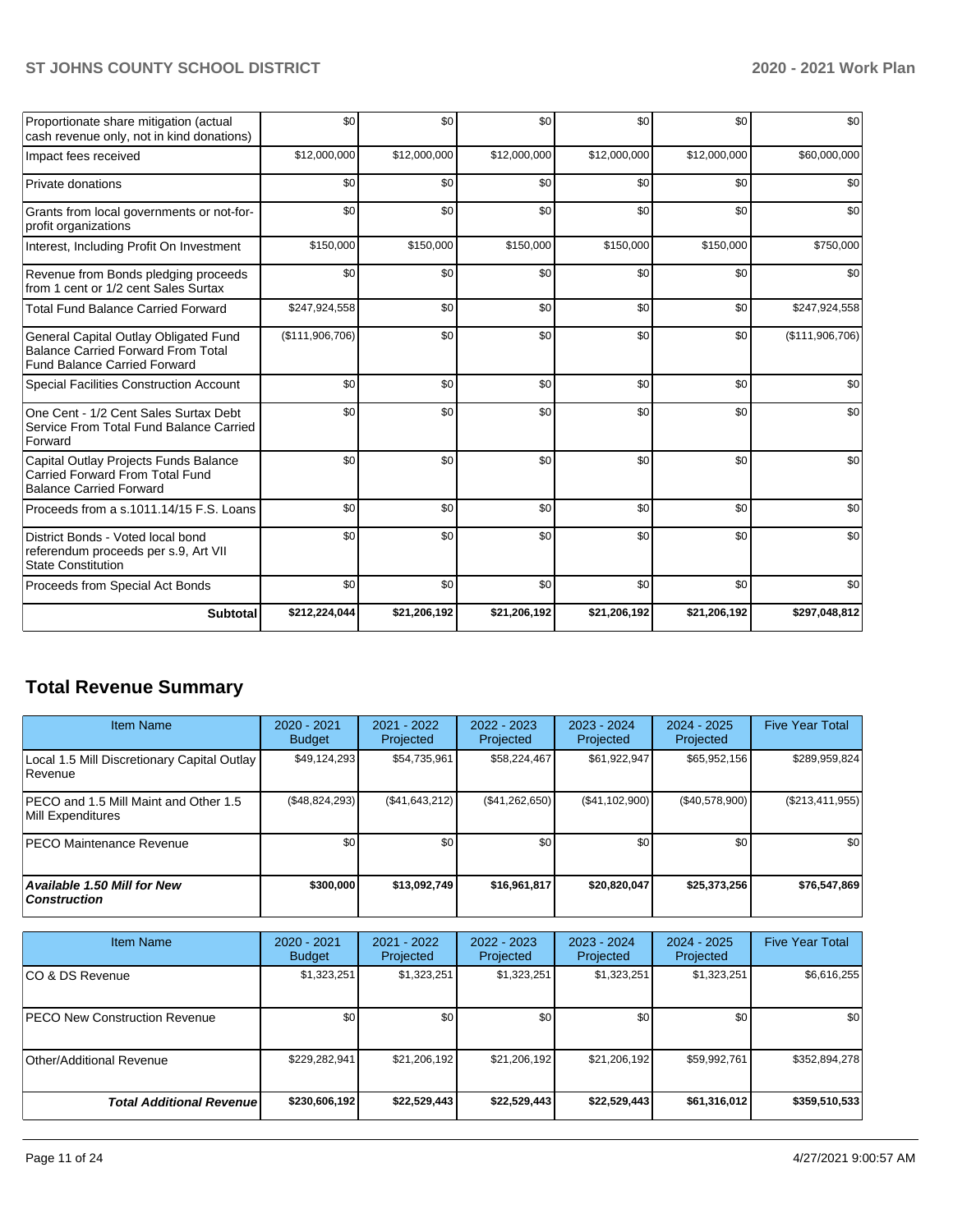| Total Available Revenue  \$230,906,192   \$35,622,192   \$39,491,260   \$43,349,490   \$86,689,268    \$436,058,402 |  |  |  |  |  |  |  |
|---------------------------------------------------------------------------------------------------------------------|--|--|--|--|--|--|--|
|---------------------------------------------------------------------------------------------------------------------|--|--|--|--|--|--|--|

# **Project Schedules**

### **Capacity Project Schedules**

A schedule of capital outlay projects necessary to ensure the availability of satisfactory classrooms for the projected student enrollment in K-12 programs.

| Funded | <b>Total</b>     | $2024 - 2025$ | $2023 - 2024$ | 2022 - 2023 | 2021 - 2022 | 2020 - 2021  |                          | Location                  | <b>Project Description</b> |
|--------|------------------|---------------|---------------|-------------|-------------|--------------|--------------------------|---------------------------|----------------------------|
|        | \$80,000,000 Yes | \$0           | \$0           | \$0         | \$0         | \$80,000,000 | Planned<br>Cost:         | Location not<br>specified | New High School<br>HHH     |
|        | 2,134            |               |               | 01          |             | 2,134        | <b>Student Stations:</b> |                           |                            |
|        | 86               |               |               |             |             | 86           | <b>Total Classrooms:</b> |                           |                            |
|        | 230,000          |               |               | 01          |             | 230,000      | Gross Sq Ft:             |                           |                            |
|        | \$80,000,000     | \$0 l         | \$0           | \$O I       | \$0         | \$80,000,000 | <b>Planned Cost:</b>     |                           |                            |

| Planned Cost:   \$80,000,000 |         | \$0 | \$0 | \$0 | \$0 <sub>1</sub> | \$80,000,000 |
|------------------------------|---------|-----|-----|-----|------------------|--------------|
| <b>Student Stations:</b>     | 2,134   |     |     |     |                  | 2,134        |
| <b>Total Classrooms:</b>     | 86      |     |     |     |                  | 86           |
| Gross Sq Ft:                 | 230,000 |     |     |     |                  | 230,000      |

### **Other Project Schedules**

Major renovations, remodeling, and additions of capital outlay projects that do not add capacity to schools.

| <b>Project Description</b>                                                   | Location               | 2020 - 2021<br><b>Actual Budget</b> | $-2022$<br>2021<br>Projected | 2022 - 2023<br>Projected | 2023 - 2024<br>Projected | 2024 - 2025<br>Projected | Total            | Funded |
|------------------------------------------------------------------------------|------------------------|-------------------------------------|------------------------------|--------------------------|--------------------------|--------------------------|------------------|--------|
| <b>SREF</b>                                                                  | Location not specified | \$25,000                            | \$75,000                     | \$75,000                 | \$75,000                 | \$0                      | \$250,000 Yes    |        |
| Districtwide Maintenance<br>Program: Add'l Capital<br>Projects               | Location not specified | \$0                                 | \$8,000,000                  | \$8,000,000              | \$8,000,000              | \$8,000,000              | \$32,000,000 Yes |        |
| Upgrade and New Relocatables Location not specified                          |                        | \$1,000,000                         | \$1,000,000                  | \$1,000,000              | \$1,000,000              | \$1,000,000              | \$5,000,000 Yes  |        |
| <b>AED Replacement</b>                                                       | Location not specified | \$60,000                            | \$0                          | \$0                      | \$0                      | \$0                      | \$60,000 Yes     |        |
| Half-Cent Sales Surtax Savings<br>for Future Construction                    | Location not specified | \$429,683                           | \$5,000,000                  | \$5,000,000              | \$5,000,000              | \$467,210                | \$15,896,893 Yes |        |
| <b>Half-Cent Sales Surtax</b><br>Classroom Technology                        | Location not specified | \$3,000,000                         | \$2,000,000                  | \$2,000,000              | \$2,000,000              | \$2,000,000              | \$11,000,000 Yes |        |
| <b>Half-Cent Sales Surtax Security</b><br>Cameras & Access Controls          | Location not specified | \$400,000                           | \$500,000                    | \$500,000                | \$500,000                | \$500,000                | \$2,400,000 Yes  |        |
| <b>Half-Cent Sales Surtax</b><br>Maintenance School Security<br>Improvements | Location not specified | \$532,759                           | \$500,000                    | \$500,000                | \$500,000                | \$500,000                | \$2,532,759 Yes  |        |
| <b>Half-Cent Sales Surtax GPS</b><br>System for Buses                        | Location not specified | \$115,000                           | \$115,000                    | \$115,000                | \$115,000                | \$115,000                | \$575,000 Yes    |        |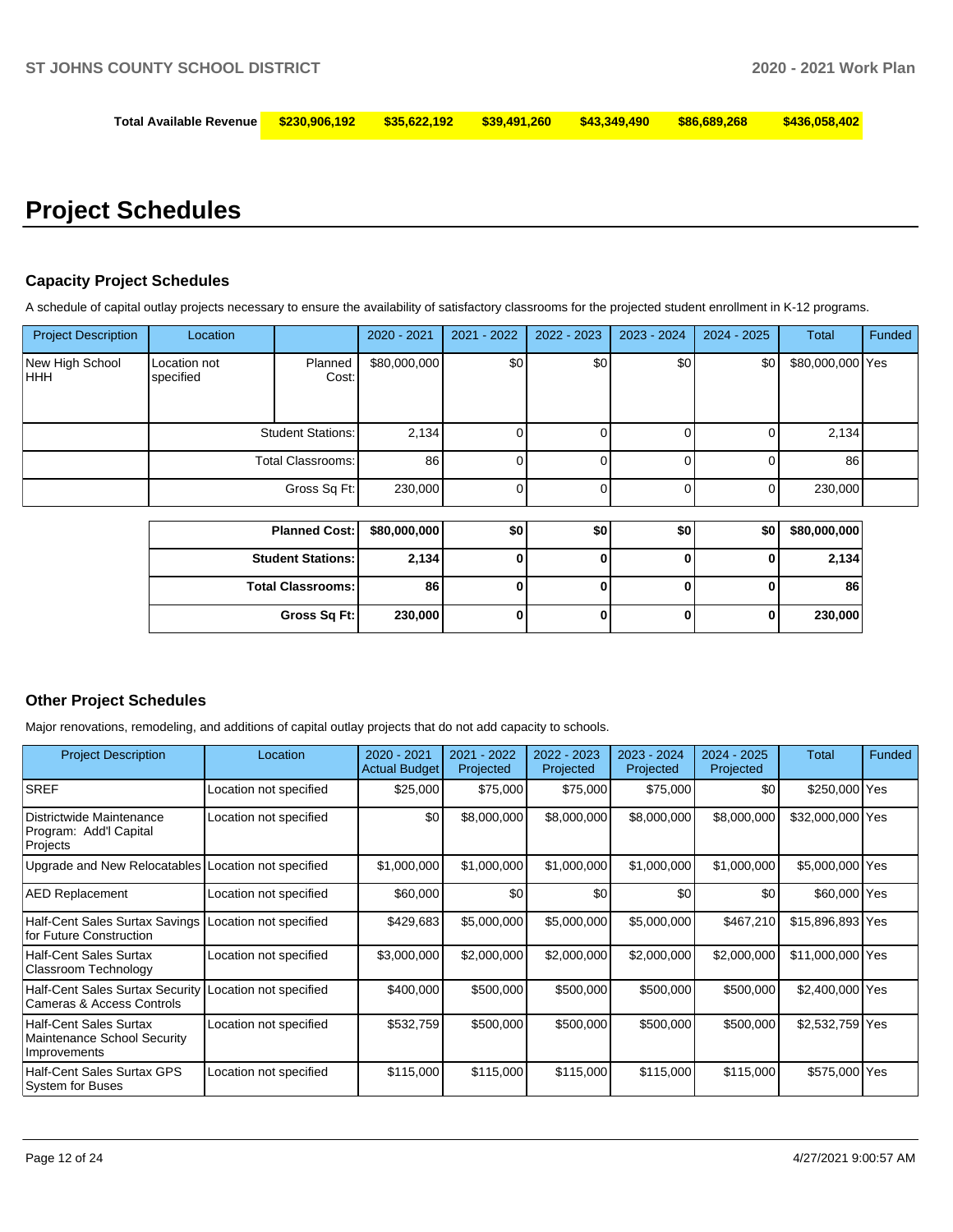| <b>Half-Cent Sales Surtax</b><br>Technology Improvements:<br>Replacement Computers & CR<br>Equipment    | Location not specified              | \$2,000,000  | \$2,000,000  | \$2,000,000  | \$2,000,000  | \$2,000,000  | \$10,000,000 Yes |  |
|---------------------------------------------------------------------------------------------------------|-------------------------------------|--------------|--------------|--------------|--------------|--------------|------------------|--|
| Half-Cent Sales Surtax Security Location not specified<br>Improvements                                  |                                     | \$500,000    | \$500,000    | \$500,000    | \$500,000    | \$500,000    | \$2,500,000 Yes  |  |
| <b>Half-Cent Sales Surtax</b><br><b>Maintaining Facilities</b>                                          | Location not specified              | \$0          | \$3,000,000  | \$3,000,000  | \$3,000,000  | \$3,000,000  | \$12,000,000 Yes |  |
| Districtwide Other Projects                                                                             | Location not specified              | \$65,000     | \$0          | \$0          | \$0          | \$0          | \$65,000 Yes     |  |
| Half-Cent Sales Surtax Roof<br>Replacement (Phase 1)                                                    | <b>OSCEOLA</b><br><b>ELEMENTARY</b> | \$1,000,000  | \$0          | \$0          | \$0          | \$0          | \$1,000,000 Yes  |  |
| Half-Cent Sales Surtax Roof<br>Replacement (Phase 2)                                                    | ALICE B LANDRUM<br><b>MIDDLE</b>    | \$950,000    | \$0          | \$0          | \$0          | \$0          | \$950,000 Yes    |  |
| <b>Media Center Renovations</b>                                                                         | <b>WEBSTER</b><br><b>ELEMENTARY</b> | \$300,000    | \$0          | \$0          | \$0          | \$0          | \$300,000 Yes    |  |
| Building K-12 CTE<br>Infrastructure (CARES Act)<br><b>Grant Match</b>                                   | Location not specified              | \$28,750     | \$0          | \$0          | \$0          | \$0          | \$28,750 Yes     |  |
| <b>Half-Cent Sales Surtax</b><br>Technology Improvements:<br>Teacher & Student Instructional<br>Devices | Location not specified              | \$500,000    | \$500,000    | \$500,000    | \$500,000    | \$500,000    | \$2,500,000 Yes  |  |
|                                                                                                         |                                     | \$10,906,192 | \$23,190,000 | \$23,190,000 | \$23,190,000 | \$18,582,210 | \$99,058,402     |  |

# **Additional Project Schedules**

Any projects that are not identified in the last approved educational plant survey.

| <b>Project Description</b> | Location                                | <b>Num</b><br>Classroom | 2020 - 2021<br><b>Actual Budget</b> | 2021 - 2022<br>Projected | 2022 - 2023<br>Projected | $2023 - 2024$<br>Projected | $2024 - 2025$<br>Projected | Total                        | Funded |
|----------------------------|-----------------------------------------|-------------------------|-------------------------------------|--------------------------|--------------------------|----------------------------|----------------------------|------------------------------|--------|
| K-8 School MM              | Location not<br>specified               | 73                      | \$49,000,000                        | \$0                      | \$0                      | \$0 <sub>1</sub>           | \$0                        | \$49,000,000 Yes             |        |
| Classroom Expansion        | <b>SOUTH WOODS</b><br><b>ELEMENTARY</b> | 8                       | \$0                                 | \$0                      | \$0                      | \$0                        | \$5,000,000                | \$5,000,000 Yes              |        |
| K-8 School NN              | Location not<br>specified               | 73                      | \$11.000.000                        | \$12,432,192             | \$16,301,260             | \$9,266,548                | \$0                        | \$49,000,000 Yes             |        |
| High School III            | Location not<br>specified               | 86                      | \$80,000,000                        | \$0                      | \$0                      | \$0                        | \$0                        | \$80,000,000 Yes             |        |
| K-8 School OO              | Location not<br>specified               | 73                      | \$0                                 | \$0                      | \$0                      | \$0                        | \$49,000,000               | \$49,000,000 Yes             |        |
| <b>Elementary School N</b> | Location not<br>specified               | 44                      | \$0                                 | \$0                      | \$0                      | \$10,892,942               | \$14,107,058               | \$25,000,000 Yes             |        |
|                            |                                         |                         | 357 \$140,000,000                   | \$12,432,192             | \$16,301,260             | \$20,159,490               |                            | \$68,107,058   \$257,000,000 |        |

# **Non Funded Growth Management Project Schedules**

Schedule indicating which projects, due to planned development, that CANNOT be funded from current revenues projected over the next five years.

Nothing reported for this section.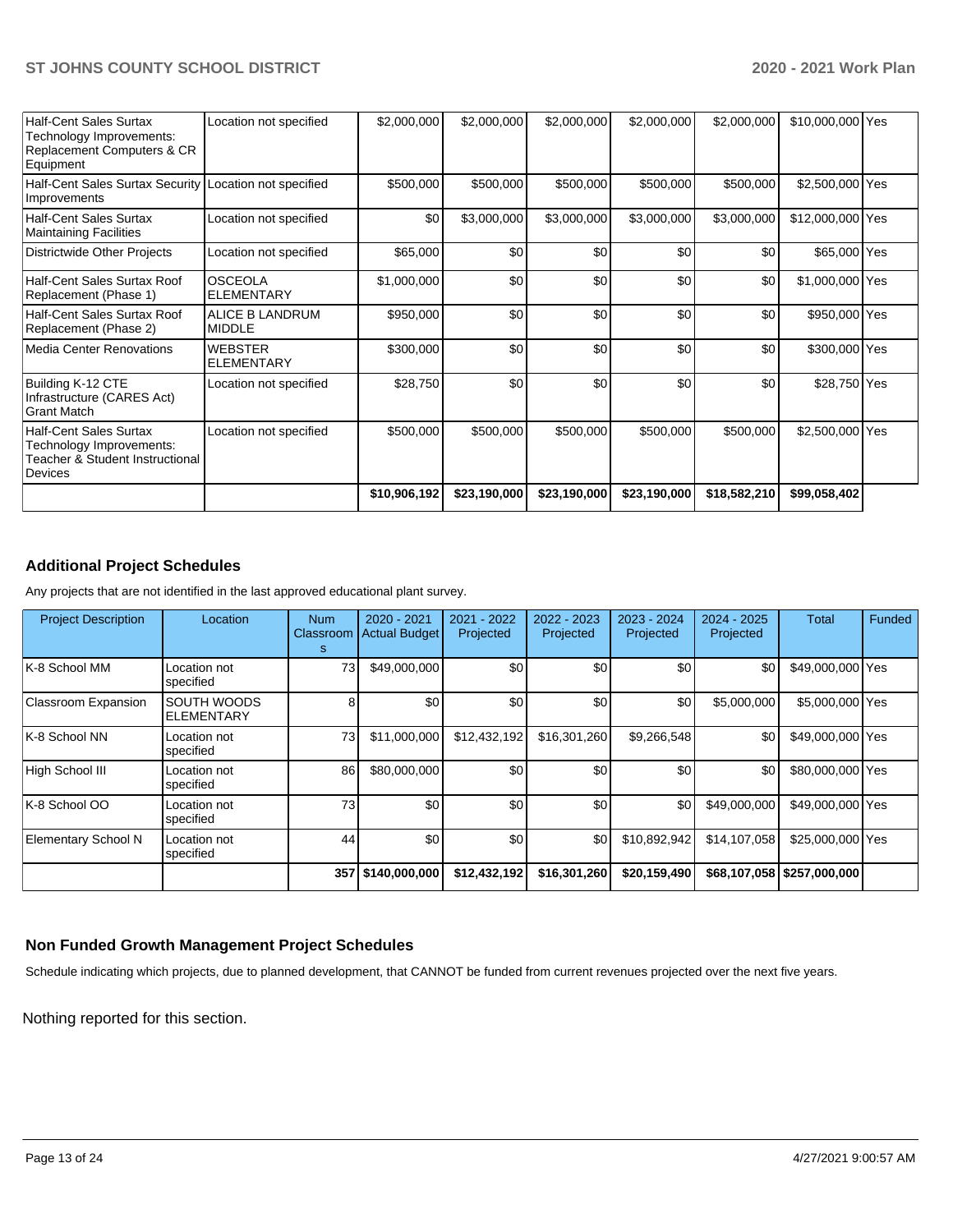# **Capacity Tracking**

| Location                                                       | $2020 -$<br>2021 Satis.<br>Stu. Sta. | Actual<br>$2020 -$<br><b>2021 FISH</b><br>Capacity | Actual<br>$2019 -$<br>2020<br><b>COFTE</b> | # Class<br><b>Rooms</b> | Actual<br>Average<br>$2020 -$<br>2021 Class<br><b>Size</b> | Actual<br>$2020 -$<br>2021<br><b>Utilization</b> | <b>New</b><br>Stu.<br>Capacity | <b>New</b><br>Rooms to<br>be<br>Added/Re<br>moved | Projected<br>$2024 -$<br>2025<br><b>COFTE</b> | Projected<br>$2024 -$<br>2025<br><b>Utilization</b> | Projected<br>$2024 -$<br>2025 Class<br><b>Size</b> |
|----------------------------------------------------------------|--------------------------------------|----------------------------------------------------|--------------------------------------------|-------------------------|------------------------------------------------------------|--------------------------------------------------|--------------------------------|---------------------------------------------------|-----------------------------------------------|-----------------------------------------------------|----------------------------------------------------|
| <b>CROOKSHANK</b><br><b>ELEMENTARY</b>                         | 1,006                                | 1,006                                              | 769                                        | 54                      | 14                                                         | 76.00 %                                          | $\Omega$                       | $\Omega$                                          | 1,006                                         | 100.00 %                                            | 19                                                 |
| <b>EVELYN HAMBLEN</b><br><b>EDUCATION CENTER</b>               | 511                                  | 511                                                | 142                                        | 23                      | 6                                                          | 28.00 %                                          | $\Omega$                       | $\Omega$                                          | 150                                           | 29.00 %                                             | $\overline{7}$                                     |
| <b>KETTERLINUS</b><br>ELEMENTARY                               | 485                                  | 485                                                | 419                                        | 26                      | 16                                                         | 86.00 %                                          | $\Omega$                       | $\Omega$                                          | 485                                           | 100.00%                                             | 19                                                 |
| PONTE VEDRA-PALM<br><b>VALLEY ELEMENTARY</b>                   | 648                                  | 648                                                | 468                                        | 36                      | 13                                                         | 72.00 %                                          | -54                            | $-3$                                              | 594                                           | 100.00%                                             | 18                                                 |
| R B HUNT ELEMENTARY                                            | 699                                  | 699                                                | 615                                        | 37                      | 17                                                         | 88.00%                                           | $\Omega$                       | $\Omega$                                          | 699                                           | 100.00%                                             | 19                                                 |
| Palencia Elementary<br>School                                  | 875                                  | 875                                                | 873                                        | 47                      | 19                                                         | 100.00%                                          | $-152$                         | -6                                                | 723                                           | 100.00%                                             | 18                                                 |
| <b>WEBSTER</b><br><b>ELEMENTARY</b>                            | 977                                  | 977                                                | 450                                        | 57                      | 8                                                          | 46.00 %                                          | $-18$                          | $-1$                                              | 959                                           | 100.00%                                             | 17                                                 |
| <b>FIRST COAST</b><br><b>TECHNICAL INSTITUTE</b>               | 1,628                                | 1,953                                              | 314                                        | 88                      | 4                                                          | 16.00%                                           | $\Omega$                       | $\Omega$                                          | 350                                           | 18.00 %                                             | 4                                                  |
| <b>JULINGTON CREEK</b><br><b>ELEMENTARY</b>                    | 1,172                                | 1,172                                              | 985                                        | 63                      | 16                                                         | 84.00 %                                          | $-144$                         | -6                                                | 1,028                                         | 100.00%                                             | 18                                                 |
| <b>ALLEN D NEASE</b><br><b>SENIOR HIGH</b>                     | 3,059                                | 2,906                                              | 2,702                                      | 123                     | 22                                                         | 93.00 %                                          | $-775$                         | $-33$                                             | 2,131                                         | 100.00%                                             | 24                                                 |
| <b>ALICE B LANDRUM</b><br><b>MIDDLE</b>                        | 1,290                                | 1,161                                              | 1,177                                      | 59                      | 20                                                         | 101.00%                                          | $-238$                         | $-11$                                             | 923                                           | 100.00%                                             | 19                                                 |
| <b>SWITZERLAND POINT</b><br><b>MIDDLE</b>                      | 1,185                                | 1,066                                              | 1,284                                      | 55                      | 23                                                         | 120.00%                                          | $-172$                         | -8                                                | 894                                           | 100.00%                                             | 19                                                 |
| <b>OSCEOLA</b><br><b>ELEMENTARY</b>                            | 856                                  | 856                                                | 636                                        | 46                      | 14                                                         | 74.00 %                                          | $\Omega$                       | $\Omega$                                          | 856                                           | 100.00%                                             | 19                                                 |
| MILL CREEK ACADEMY                                             | 1,679                                | 1,679                                              | 1,265                                      | 76                      | 17                                                         | 75.00 %                                          | 0                              | $\Omega$                                          | 1,679                                         | 100.00%                                             | 22                                                 |
| <b>MURRAY MIDDLE</b>                                           | 1,093                                | 983                                                | 720                                        | 49                      | 15                                                         | 73.00 %                                          | 0                              | $\Omega$                                          | 983                                           | 100.00%                                             | 20                                                 |
| <b>SAINT AUGUSTINE</b><br><b>SENIOR HIGH</b>                   | 1,901                                | 1,805                                              | 1,737                                      | 79                      | 22                                                         | 96.00 %                                          | $\Omega$                       | $\Omega$                                          | 1,805                                         | 100.00 %                                            | 23                                                 |
| <b>OCEAN PALMS</b><br><b>ELEMENTARY</b>                        | 865                                  | 865                                                | 611                                        | 46                      | 13                                                         | 71.00 %                                          | $-198$                         | $-11$                                             | 667                                           | 100.00%                                             | 19                                                 |
| PEDRO MENENDEZ<br><b>SENIOR HIGH</b>                           | 1,532                                | 1,455                                              | 1,290                                      | 62                      | 21                                                         | 89.00 %                                          | $\Omega$                       | $\Omega$                                          | 1,455                                         | 100.00%                                             | 23                                                 |
| <b>MARJORIE KINNAN</b><br><b>RAWLINGS</b><br><b>ELEMENTARY</b> | 739                                  | 739                                                | 545                                        | 37                      | 15                                                         | 74.00 %                                          | $\Omega$                       | $\Omega$                                          | 739                                           | 100.00%                                             | 20                                                 |
| <b>OTIS A MASON</b><br><b>ELEMENTARY</b>                       | 695                                  | 695                                                | 661                                        | 37                      | 18                                                         | 95.00 %                                          | $-36$                          | $-2$                                              | 659                                           | 100.00%                                             | 19                                                 |
| <b>W DOUGLAS HARTLEY</b><br><b>ELEMENTARY</b>                  | 729                                  | 729                                                | 592                                        | 40                      | 15                                                         | 81.00 %                                          | $\mathbf 0$                    | $\mathbf 0$                                       | 729                                           | 100.00%                                             | 18                                                 |
| <b>SEBASTIAN MIDDLE</b>                                        | 906                                  | 815                                                | 746                                        | 44                      | 17                                                         | 92.00 %                                          | $\mathbf 0$                    | $\mathbf 0$                                       | 815                                           | 100.00%                                             | 19                                                 |
| <b>DURBIN CREEK</b><br>ELEMENTARY                              | 1,074                                | 1,074                                              | 870                                        | 55                      | 16                                                         | 81.00 %                                          | $-216$                         | -12                                               | 858                                           | 100.00%                                             | 20                                                 |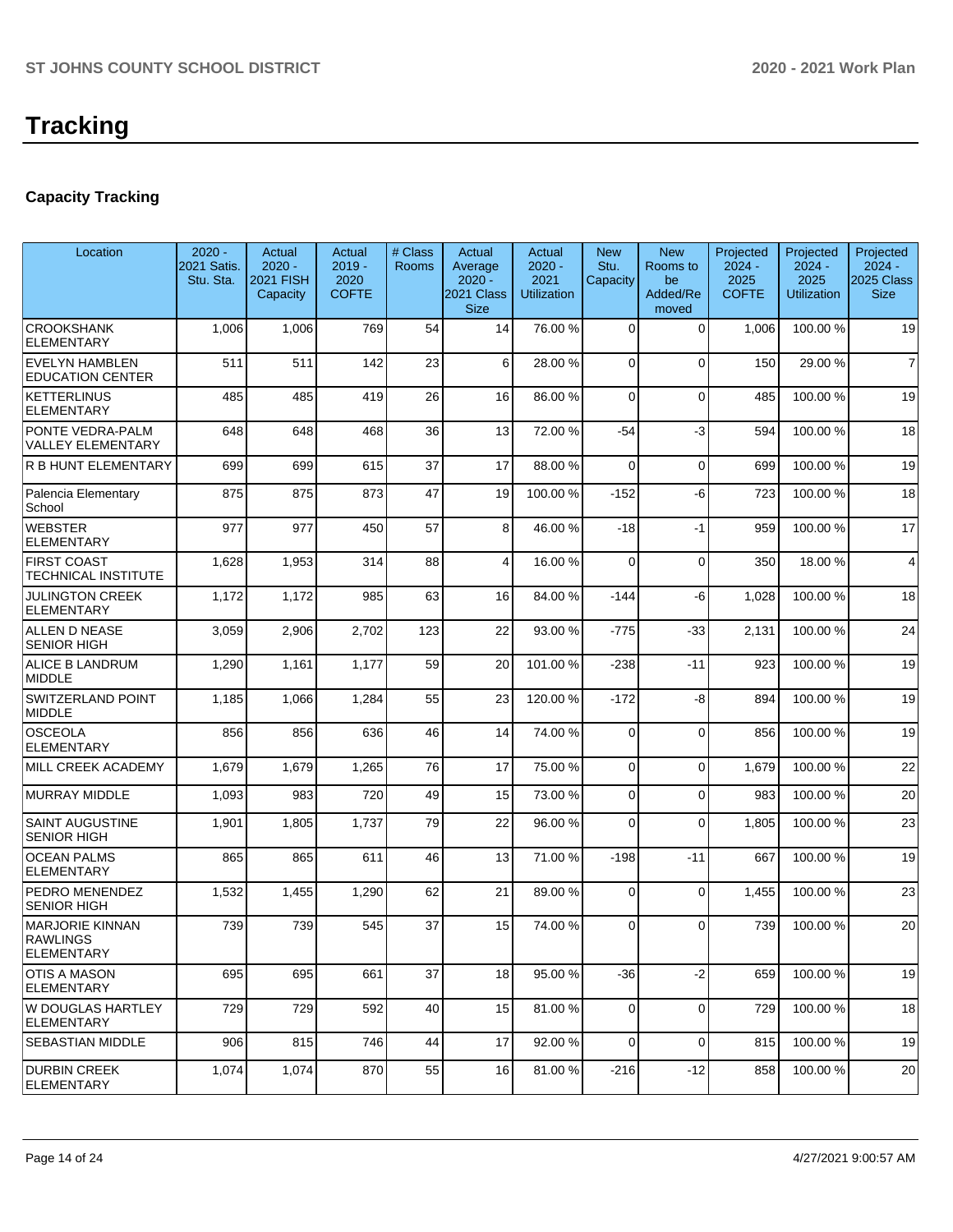|                                              | 51,853 | 49,651 | 42,142 | 2,434 | 17 | 84.88%   | $-7,489$ | $-344$   | 40,262 | 95.49%   | 19 |
|----------------------------------------------|--------|--------|--------|-------|----|----------|----------|----------|--------|----------|----|
| <b>Wards Creek Elementary</b>                | 984    | 984    | 695    | 52    | 13 | 71.00 %  | $-224$   | $-12$    | 760    | 100.00%  | 19 |
| PALM VALLEY<br><b>ACADEMY</b>                | 2,495  | 2,245  | 1,865  | 117   | 16 | 83.00 %  | $-876$   | $-40$    | 1,433  | 105.00 % | 19 |
| <b>FREEDOM CROSSING</b><br><b>ACADEMY</b>    | 2,077  | 1,869  | 1,493  | 97    | 15 | 80.00 %  | $-436$   | $-20$    | 1,433  | 100.00%  | 19 |
| PICOLATA CROSSING<br><b>ELEMENTARY</b>       | 829    | 829    | 757    | 44    | 17 | 91.00%   | $\Omega$ | $\Omega$ | 829    | 100.00%  | 19 |
| Valley Ridge Academy                         | 1,750  | 1,575  | 1,355  | 79    | 17 | 86.00 %  | $-462$   | $-21$    | 1,113  | 100.00%  | 19 |
| Patriot Oaks Academy                         | 1,636  | 1,472  | 1,385  | 74    | 19 | 94.00 %  | $-348$   | $-21$    | 1,124  | 100.00%  | 21 |
| <b>FRUIT COVE MIDDLE</b>                     | 1,478  | 1,330  | 1,303  | 64    | 20 | 98.00%   | $-286$   | $-13$    | 1,044  | 100.00%  | 20 |
| <b>BARTRAM TRAIL</b><br><b>SENIOR HIGH</b>   | 2,671  | 2,537  | 2,684  | 108   | 25 | 106.00%  | $-618$   | $-26$    | 1,919  | 100.00%  | 23 |
| Liberty PInes Academy                        | 1,894  | 1,704  | 1,525  | 85    | 18 | 89.00 %  | $-168$   | -8       | 1,536  | 100.00%  | 20 |
| Ponte Vedra High School                      | 1,743  | 1,655  | 1,745  | 74    | 24 | 105.00 % | $-100$   | $-4$     | 1,555  | 100.00%  | 22 |
| Creekside High School                        | 2,343  | 2,225  | 2,131  | 91    | 23 | 96.00 %  | $-650$   | $-20$    | 1,575  | 100.00%  | 22 |
| Pacetti Bay Middle School                    | 1,754  | 1,578  | 1,364  | 74    | 18 | 86.00%   | $-528$   | $-26$    | 1,050  | 100.00%  | 22 |
| <b>GAMBLE ROGERS</b><br><b>MIDDLE</b>        | 1,005  | 904    | 918    | 47    | 20 | 101.00%  | $\Omega$ | $\Omega$ | 904    | 100.00%  | 19 |
| <b>CUNNINGHAM CREEK</b><br><b>ELEMENTARY</b> | 806    | 806    | 611    | 41    | 15 | 76.00 %  | $-160$   | $-8$     | 646    | 100.00%  | 20 |
| <b>HICKORY CREEK</b><br><b>ELEMENTARY</b>    | 796    | 796    | 753    | 42    | 18 | 95.00 %  | $-36$    | $-2$     | 760    | 100.00%  | 19 |
| SOUTH WOODS<br><b>ELEMENTARY</b>             | 850    | 850    | 658    | 45    | 15 | 77.00 %  | $-216$   | $-12$    | 634    | 100.00%  | 19 |
| <b>TIMBERLIN CREEK</b><br><b>ELEMENTARY</b>  | 1,138  | 1,138  | 1,030  | 61    | 17 | 90.00 %  | $-378$   | $-18$    | 760    | 100.00%  | 18 |

The COFTE Projected Total (40,262) for 2024 - 2025 must match the Official Forecasted COFTE Total (49,158 ) for 2024 - 2025 before this section can be completed. In the event that the COFTE Projected Total does not match the Official forecasted COFTE, then the Balanced Projected COFTE Table should be used to balance COFTE.

| Projected COFTE for 2024 - 2025 |        | <b>Grade Level Typ</b> |
|---------------------------------|--------|------------------------|
| Elementary (PK-3)               | 13,912 |                        |
| Middle (4-8)                    | 19.927 |                        |
| High (9-12)                     | 15,320 | Elementary (PK-3)      |
|                                 | 49,158 | Middle (4-8)           |
|                                 |        | High (9-12)            |

| <b>Grade Level Type</b> | <b>Balanced Projected</b><br>COFTE for 2024 - 2025 |
|-------------------------|----------------------------------------------------|
| Elementary (PK-3)       | 2,004                                              |
| Middle (4-8)            | 2,505                                              |
| High (9-12)             | 4,388                                              |
|                         | 49,159                                             |

### **Relocatable Replacement**

Number of relocatable classrooms clearly identified and scheduled for replacement in the school board adopted financially feasible 5-year district work program.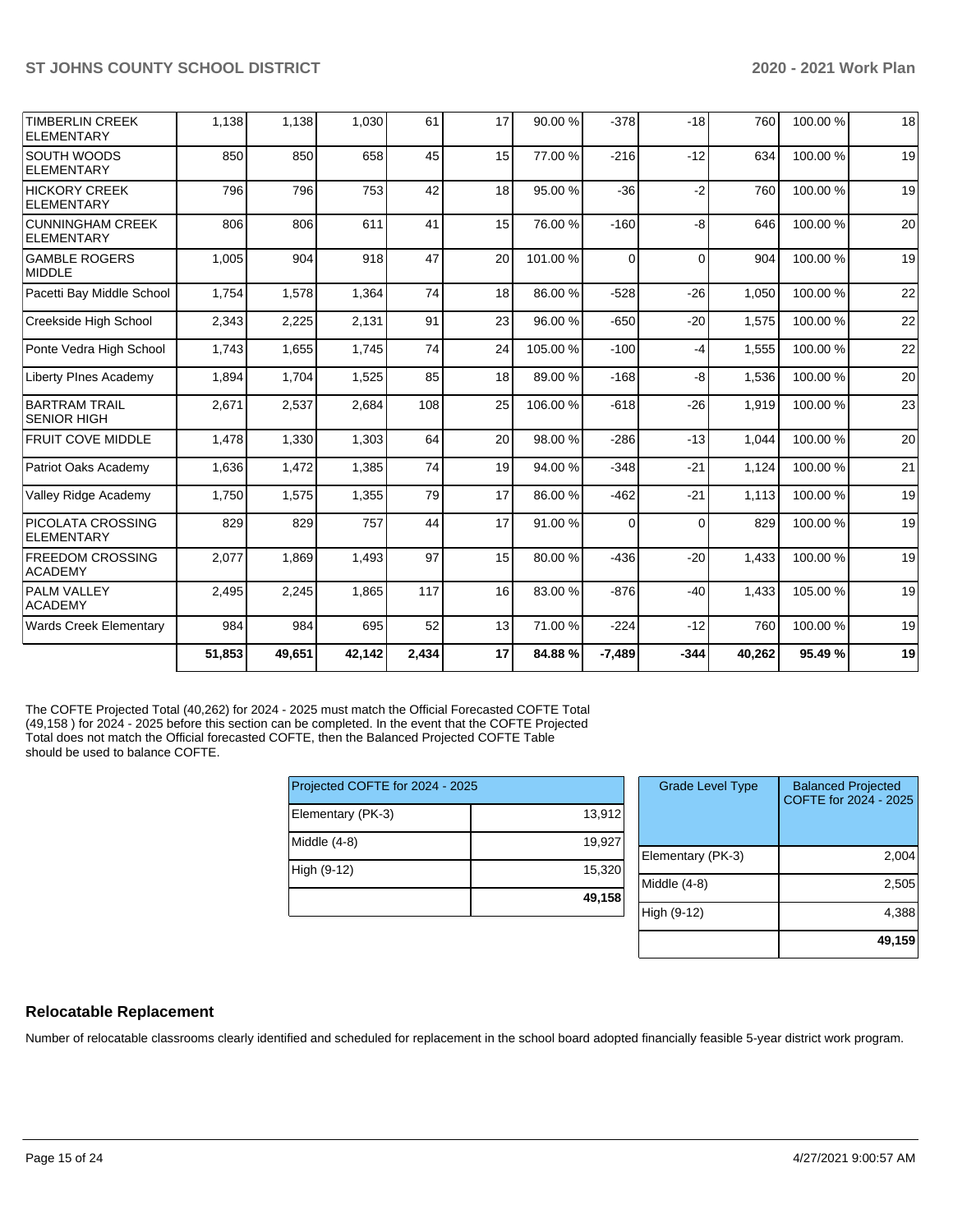| Location                               | 2020 - 2021    | 2021 - 2022    | 2022 - 2023 | 2023 - 2024    | 2024 - 2025    | Year 5 Total   |
|----------------------------------------|----------------|----------------|-------------|----------------|----------------|----------------|
| PONTE VEDRA-PALM VALLEY ELEMENTARY     | $\Omega$       | 0              | $\Omega$    | $\Omega$       |                |                |
| <b>WEBSTER ELEMENTARY</b>              | 1              | $\mathbf 0$    | $\Omega$    | $\Omega$       | $\Omega$       |                |
| <b>JULINGTON CREEK ELEMENTARY</b>      | 0              | $\overline{2}$ | $\Omega$    | $\Omega$       | 6              | 8              |
| ALLEN D NEASE SENIOR HIGH              | $\mathbf 0$    | 25             | 8           | $\Omega$       | $\Omega$       | 33             |
| ALICE B LANDRUM MIDDLE                 | $\mathbf 0$    | $\mathbf 0$    | $\Omega$    | 0              | 11             | 11             |
| SWITZERLAND POINT MIDDLE               | $\mathbf 0$    | $\Omega$       | $\Omega$    | $\Omega$       | 8              | 8              |
| OTIS A MASON ELEMENTARY                | $\mathbf 0$    | $\mathbf 0$    | $\Omega$    | $\Omega$       | $\overline{2}$ | $\overline{2}$ |
| <b>CUNNINGHAM CREEK ELEMENTARY</b>     | $\mathbf 0$    | $\Omega$       | $\Omega$    | $\Omega$       | 8              | 8              |
| <b>OCEAN PALMS ELEMENTARY</b>          | $\mathbf 0$    | $\mathbf 0$    | $\Omega$    | $\Omega$       | 11             | 11             |
| BARTRAM TRAIL SENIOR HIGH              | $\overline{0}$ | $\mathbf 0$    | 18          | 8              | $\overline{0}$ | 26             |
| <b>FRUIT COVE MIDDLE</b>               | 0              | $\mathbf 0$    | $\Omega$    | $\Omega$       | 13             | 13             |
| DURBIN CREEK ELEMENTARY                | $\mathbf 0$    | $\mathbf 0$    | $\mathbf 0$ | $\Omega$       | 12             | 12             |
| TIMBERLIN CREEK ELEMENTARY             | $\mathbf 0$    | $\mathbf 0$    | $\mathbf 0$ | $\overline{0}$ | 18             | 18             |
| SOUTH WOODS ELEMENTARY                 | $\mathbf 0$    | $\mathbf 0$    | $\Omega$    | $\Omega$       | 12             | 12             |
| HICKORY CREEK ELEMENTARY               | $\mathbf 0$    | $\mathbf 0$    | $\Omega$    | $\Omega$       | $\overline{2}$ | $\overline{c}$ |
| Wards Creek Elementary                 | $\mathbf 0$    | $\Omega$       | $\Omega$    | $\Omega$       | 12             | 12             |
| Pacetti Bay Middle School              | 0              | $\mathbf 0$    | $\Omega$    | $\Omega$       | 26             | 26             |
| Creekside High School                  | $\mathbf 0$    | $\mathbf 0$    | $\Omega$    | $\Omega$       | 28             | 28             |
| Ponte Vedra High School                | $\mathbf 0$    | $\Omega$       | $\Omega$    | $\Omega$       | 4              | 4              |
| Liberty PInes Academy                  | $\mathbf 0$    | $\mathbf 0$    | $\Omega$    | $\mathbf{0}$   | 8              | 8              |
| Palencia Elementary School             | $\mathbf 0$    | $\mathbf 0$    | $\Omega$    | $\Omega$       | 6              | 6              |
| Patriot Oaks Academy                   | $\mathbf 0$    | $\mathbf 0$    | $\Omega$    | $\Omega$       | 17             | 17             |
| Valley Ridge Academy                   | $\mathbf 0$    | $\,6$          | $\mathbf 0$ | $\Omega$       | 15             | 21             |
| FREEDOM CROSSING ACADEMY               | $\Omega$       | $\Omega$       | $\Omega$    | $\Omega$       | 20             | 20             |
| PALM VALLEY ACADEMY                    | 0              | 28             | 12          | $\Omega$       | $\Omega$       | 40             |
| <b>Total Relocatable Replacements:</b> | 1              | 61             | 38          | 8              | 242            | 350            |

## **Charter Schools Tracking**

Information regarding the use of charter schools.

| Location-Type                                                                       | # Relocatable<br>units or<br>permanent<br><b>classrooms</b> | Owner     | lYear Started or I<br>Scheduled | <b>Student</b><br><b>Stations</b> | <b>Students</b><br>Enrolled | Years in<br>Contract | <b>Total Charter</b><br><b>Students</b><br>projected for<br>2024 - 2025 |
|-------------------------------------------------------------------------------------|-------------------------------------------------------------|-----------|---------------------------------|-----------------------------------|-----------------------------|----------------------|-------------------------------------------------------------------------|
| Therapeutic Learning Center<br>(TLC); PK; 2101 ARC Drive St.<br>Augustine, FL 32084 |                                                             | 2 PRIVATE | 2000                            | 20                                | 141                         |                      | 36                                                                      |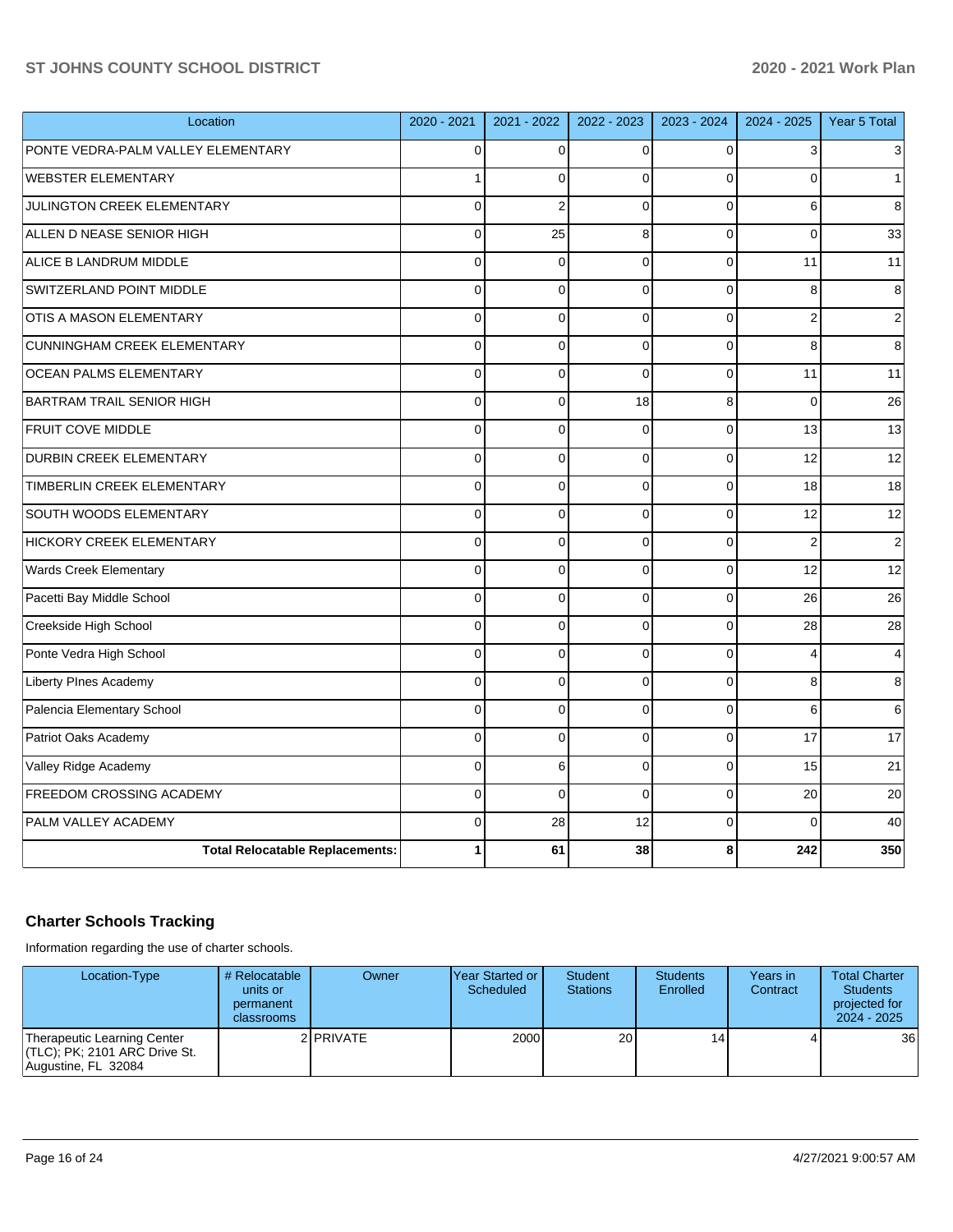| St. Johns Community Campus:<br>ESE Ages 18-22; 62 Cuna Street,<br>St. Augustine, FL 32084    |     | 4 <b>PRIVATE</b> | 2010 | 30 <sub>l</sub>  | 40  | 100 <sub>l</sub> |
|----------------------------------------------------------------------------------------------|-----|------------------|------|------------------|-----|------------------|
| St. Augustine Public Montessori;<br>Grades 1-6; 7A Williams St., St.<br>Augustine, FL, 32084 |     | 7 I PRIVATE      | 2012 | 130 <sup>I</sup> | 116 | 130 <sup>1</sup> |
|                                                                                              | 131 |                  |      | 180              | 170 | 266              |

### **Special Purpose Classrooms Tracking**

The number of classrooms that will be used for certain special purposes in the current year, by facility and type of classroom, that the district will, 1), not use for educational purposes, and 2), the co-teaching classrooms that are not open plan classrooms and will be used for educational purposes.

| <b>School</b>                          | School Type | $\sharp$ of Elementary $\sharp$ of Middle 4-8 $\sharp$ + of High 9-12<br>K-3 Classrooms | <b>Classrooms</b> | <b>Classrooms</b> | # of $ESE$<br>Classrooms | # of Combo<br><b>Classrooms</b> | Total<br><b>Classrooms</b> |
|----------------------------------------|-------------|-----------------------------------------------------------------------------------------|-------------------|-------------------|--------------------------|---------------------------------|----------------------------|
| <b>Total Educational Classrooms: I</b> |             |                                                                                         |                   |                   |                          |                                 | 01                         |

| School                                       | School Type | # of Elementary<br>K-3 Classrooms | # of Middle 4-8<br><b>Classrooms</b> | # of High 9-12<br><b>Classrooms</b> | # of ESE<br><b>Classrooms</b> | # of Combo<br><b>Classrooms</b> | <b>Total</b><br><b>Classrooms</b> |
|----------------------------------------------|-------------|-----------------------------------|--------------------------------------|-------------------------------------|-------------------------------|---------------------------------|-----------------------------------|
| MILL CREEK ACADEMY                           | Co-Teaching |                                   | $\Omega$                             | $\Omega$                            | 0                             | 0                               | $\mathbf 1$                       |
| <b>OTIS A MASON ELEMENTARY</b>               | Co-Teaching | 5                                 | $\Omega$                             | $\Omega$                            | $\Omega$                      | $\Omega$                        | 5                                 |
| OSCEOLA ELEMENTARY                           | Co-Teaching | 3                                 | $\Omega$                             | $\Omega$                            | $\Omega$                      | $\Omega$                        | 3                                 |
| <b>JULINGTON CREEK</b><br>ELEMENTARY         | Co-Teaching |                                   | $\Omega$                             | $\Omega$                            | $\Omega$                      | $\Omega$                        | $\mathbf{1}$                      |
| W DOUGLAS HARTLEY<br>ELEMENTARY              | Co-Teaching | 4                                 | $\mathbf{0}$                         | $\Omega$                            | $\Omega$                      | 0                               | 4                                 |
| KETTERLINUS ELEMENTARY                       | Co-Teaching | $\overline{2}$                    | 1                                    | $\Omega$                            | $\Omega$                      | $\overline{0}$                  | $\mathbf{3}$                      |
| PONTE VEDRA-PALM VALLEY<br><b>ELEMENTARY</b> | Co-Teaching | 5                                 | $\Omega$                             | $\Omega$                            | $\Omega$                      | $\Omega$                        | 5                                 |
| <b>TIMBERLIN CREEK ELEMENTARY</b>            | Co-Teaching | $\Omega$                          | 12                                   | $\Omega$                            | $\Omega$                      | $\overline{0}$                  | 12                                |
| SOUTH WOODS ELEMENTARY                       | Co-Teaching |                                   | 4                                    | $\Omega$                            | $\Omega$                      | $\Omega$                        | 5                                 |
| <b>HICKORY CREEK ELEMENTARY</b>              | Co-Teaching | 5                                 | 1                                    | $\Omega$                            | $\Omega$                      | $\Omega$                        | 6                                 |
| PEDRO MENENDEZ SENIOR HIGH Co-Teaching       |             | $\Omega$                          | $\Omega$                             | $\overline{2}$                      | $\Omega$                      | $\Omega$                        | 2                                 |
| FRUIT COVE MIDDLE                            | Co-Teaching | $\Omega$                          |                                      | $\Omega$                            | $\Omega$                      | $\Omega$                        | $\mathbf{1}$                      |
| <b>DURBIN CREEK ELEMENTARY</b>               | Co-Teaching |                                   | $\Omega$                             | $\Omega$                            | $\Omega$                      | $\Omega$                        | $\mathbf{1}$                      |
| <b>CUNNINGHAM CREEK</b><br><b>ELEMENTARY</b> | Co-Teaching | $\Omega$                          |                                      | $\Omega$                            | $\Omega$                      | $\Omega$                        | $\mathbf{1}$                      |
| <b>GAMBLE ROGERS MIDDLE</b>                  | Co-Teaching | $\Omega$                          | 16                                   | $\Omega$                            | $\Omega$                      | $\Omega$                        | 16                                |
| <b>OCEAN PALMS ELEMENTARY</b>                | Co-Teaching | $\Omega$                          |                                      | $\Omega$                            | $\Omega$                      | 0                               | $\mathbf{1}$                      |
| Liberty PInes Academy                        | Co-Teaching | $\overline{2}$                    | 6                                    | $\Omega$                            | $\Omega$                      | $\Omega$                        | 8                                 |
| Palencia Elementary School                   | Co-Teaching | $\Omega$                          | $\overline{2}$                       | $\Omega$                            | $\Omega$                      | $\Omega$                        | 2                                 |
| Patriot Oaks Academy                         | Co-Teaching |                                   | 1                                    | $\Omega$                            | $\Omega$                      | 0                               | 2                                 |
| Valley Ridge Academy                         | Co-Teaching |                                   | $\overline{2}$                       | $\Omega$                            | $\Omega$                      | $\Omega$                        | 3                                 |
| PICOLATA CROSSING<br><b>ELEMENTARY</b>       | Co-Teaching | 6                                 | $\Omega$                             | $\Omega$                            | $\Omega$                      | $\Omega$                        | 6                                 |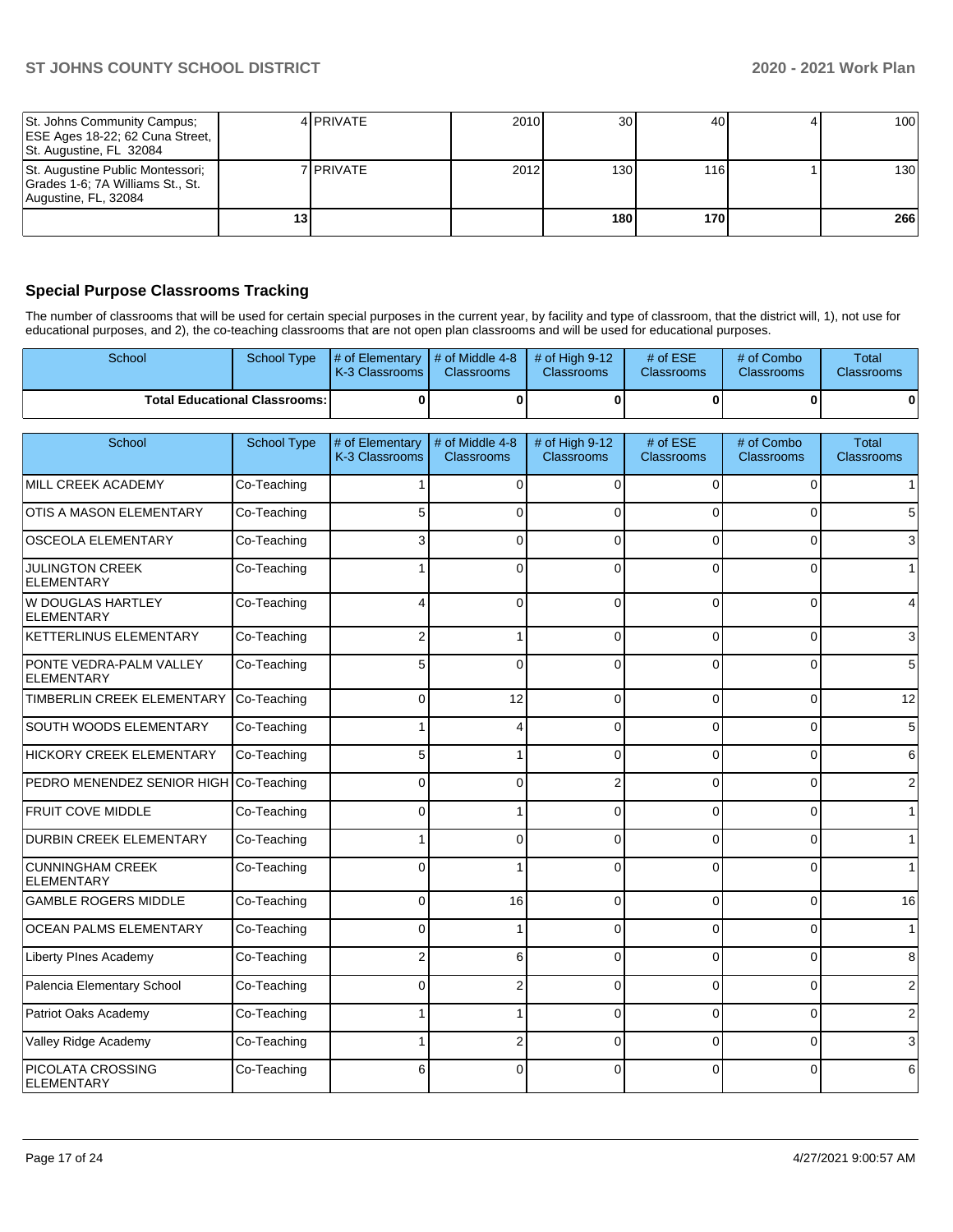| IPALM VALLEY ACADEMY                 | Co-Teaching |    |  |     |  |
|--------------------------------------|-------------|----|--|-----|--|
| FREEDOM CROSSING ACADEMY Co-Teaching |             |    |  |     |  |
| <b>Total Co-Teaching Classrooms:</b> | 52          | 48 |  | 102 |  |

### **Infrastructure Tracking**

**Necessary offsite infrastructure requirements resulting from expansions or new schools. This section should include infrastructure information related to capacity project schedules and other project schedules (Section 4).** 

New High School HHH: Water and Sewer line extensions and road improvements for access.

New K-8 School MM: Water and Sewer line extensions and road improvements for access.

New High School III: Water and Sewer line extensions and road improvements for access.

New K-8 School NN: Water and Sewer line extensions and road improvements for access.

Elementary Expansion at South Woods Elementary School. None. Existing Site

**Proposed location of planned facilities, whether those locations are consistent with the comprehensive plans of all affected local governments, and recommendations for infrastructure and other improvements to land adjacent to existing facilities. Provisions of 1013.33(12), (13) and (14) and 1013.36 must be addressed for new facilities planned within the 1st three years of the plan (Section 5).** 

New High School HHH: International Golf Parkway.

New K-8 School MM: Pine Island Road

New High School III: Beachwalk Blvd.

New K-8 School NN: Undetermined location.

Elementary Expansion at Existing South Woods Elementary School.

**Consistent with Comp Plan?** Yes

### **Net New Classrooms**

The number of classrooms, by grade level and type of construction, that were added during the last fiscal year.

| List the net new classrooms added in the 2019 - 2020 fiscal year. |                              |                                                                                                                                                         |                              |                      | year.                        |                          | List the net new classrooms to be added in the 2020 - 2021 fiscal      |                        |  |
|-------------------------------------------------------------------|------------------------------|---------------------------------------------------------------------------------------------------------------------------------------------------------|------------------------------|----------------------|------------------------------|--------------------------|------------------------------------------------------------------------|------------------------|--|
|                                                                   |                              | "Classrooms" is defined as capacity carrying classrooms that are added to increase<br>capacity to enable the district to meet the Class Size Amendment. |                              |                      |                              |                          | Totals for fiscal year 2020 - 2021 should match totals in Section 15A. |                        |  |
| Location                                                          | $2019 - 2020$ #<br>Permanent | 2019 - 2020 #<br>Modular                                                                                                                                | 2019 - 2020 #<br>Relocatable | 2019 - 2020<br>Total | $2020 - 2021$ #<br>Permanent | 2020 - 2021 #<br>Modular | 2020 - 2021 #<br>Relocatable                                           | $2020 - 2021$<br>Total |  |
| Elementary (PK-3)                                                 |                              |                                                                                                                                                         | 30                           | 30                   |                              |                          |                                                                        | 0                      |  |
| Middle (4-8)                                                      | 20                           |                                                                                                                                                         | 30                           | 50                   |                              |                          |                                                                        | 0                      |  |
| High (9-12)                                                       |                              |                                                                                                                                                         | 14.                          | 14.                  | 86                           |                          |                                                                        | 86                     |  |
|                                                                   | 20                           |                                                                                                                                                         | 74                           | 94                   | 86                           | 0                        |                                                                        | 86                     |  |

### **Relocatable Student Stations**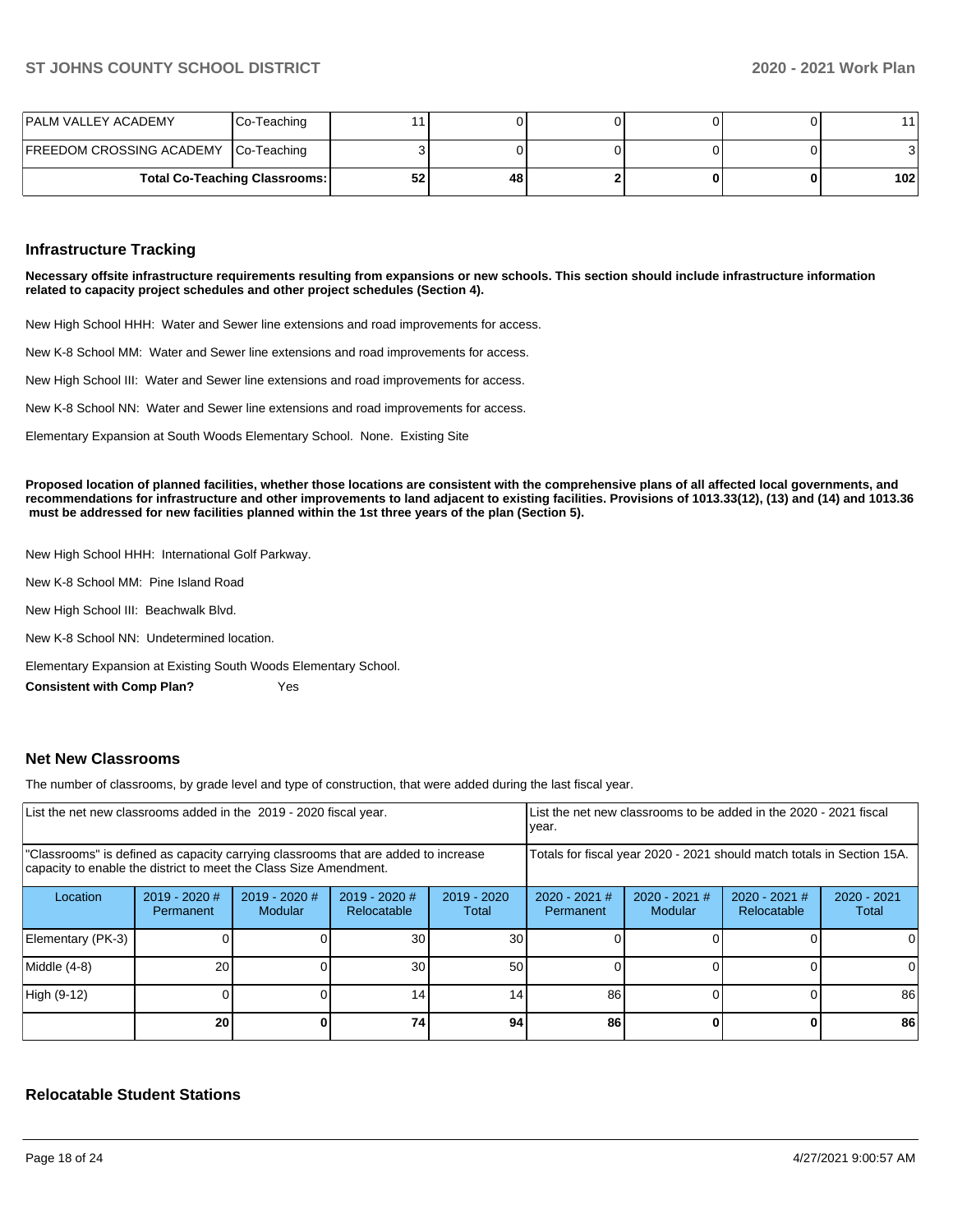Number of students that will be educated in relocatable units, by school, in the current year, and the projected number of students for each of the years in the workplan.

| <b>Site</b>                         | 2020 - 2021    | 2021 - 2022 | 2022 - 2023 | 2023 - 2024    | 2024 - 2025    | 5 Year Average      |
|-------------------------------------|----------------|-------------|-------------|----------------|----------------|---------------------|
| OSCEOLA ELEMENTARY                  | 108            | 108         | 108         | 108            | 108            | 108                 |
| Liberty PInes Academy               | 168            | 168         | 168         | 168            | 0              | 134                 |
| Palencia Elementary School          | 152            | 152         | 152         | 152            | $\mathbf 0$    | 122                 |
| Patriot Oaks Academy                | 348            | 348         | 348         | 348            | $\mathbf 0$    | 278                 |
| Valley Ridge Academy                | 462            | 462         | 462         | 462            | $\mathbf 0$    | 370                 |
| PICOLATA CROSSING ELEMENTARY        | 0              | $\mathbf 0$ | 0           | $\Omega$       | $\mathbf 0$    | $\mathsf{O}\xspace$ |
| PALM VALLEY ACADEMY                 | 876            | 216         | $\Omega$    | $\Omega$       | $\mathbf 0$    | 218                 |
| <b>FREEDOM CROSSING ACADEMY</b>     | 436            | 436         | 436         | 436            | $\mathbf 0$    | 349                 |
| MILL CREEK ACADEMY                  | 80             | 80          | 80          | 80             | 80             | 80                  |
| MARJORIE KINNAN RAWLINGS ELEMENTARY | 0              | $\mathbf 0$ | $\Omega$    | $\Omega$       | $\mathbf 0$    | $\mathsf{O}\xspace$ |
| OTIS A MASON ELEMENTARY             | 36             | 36          | 36          | 36             | $\mathbf 0$    | 29                  |
| CUNNINGHAM CREEK ELEMENTARY         | 160            | 160         | 160         | 160            | $\mathbf 0$    | 128                 |
| <b>GAMBLE ROGERS MIDDLE</b>         | 0              | $\mathbf 0$ | $\Omega$    | $\Omega$       | $\mathbf 0$    | $\mathsf{O}\xspace$ |
| <b>OCEAN PALMS ELEMENTARY</b>       | 198            | 198         | 198         | 198            | $\mathbf 0$    | 158                 |
| PEDRO MENENDEZ SENIOR HIGH          | 50             | 50          | 50          | 50             | 50             | 50                  |
| BARTRAM TRAIL SENIOR HIGH           | 618            | 618         | 200         | $\Omega$       | $\mathbf 0$    | 287                 |
| <b>FRUIT COVE MIDDLE</b>            | 286            | 286         | 286         | 286            | $\mathbf 0$    | 229                 |
| Creekside High School               | 650            | 650         | 650         | 650            | $\mathbf 0$    | 520                 |
| Ponte Vedra High School             | 100            | 100         | 100         | 100            | $\mathbf 0$    | 80                  |
| <b>DURBIN CREEK ELEMENTARY</b>      | 216            | 216         | 216         | 216            | $\mathbf 0$    | 173                 |
| <b>Wards Creek Elementary</b>       | 224            | 224         | 224         | 224            | $\mathbf 0$    | 179                 |
| Pacetti Bay Middle School           | 528            | 528         | 528         | 528            | $\mathbf 0$    | 422                 |
| TIMBERLIN CREEK ELEMENTARY          | 378            | 378         | 378         | 378            | $\mathbf 0$    | 302                 |
| SOUTH WOODS ELEMENTARY              | 216            | 216         | 216         | 216            | $\mathbf 0$    | 173                 |
| HICKORY CREEK ELEMENTARY            | 36             | 36          | 36          | 36             | 0              | 29                  |
| <b>CROOKSHANK ELEMENTARY</b>        | 185            | 185         | 185         | 185            | 185            | 185                 |
| EVELYN HAMBLEN EDUCATION CENTER     | 193            | 193         | 193         | 193            | 193            | 193                 |
| KETTERLINUS ELEMENTARY              | $\overline{0}$ | 0           | 0           | $\overline{0}$ | $\mathbf 0$    | $\mathbf 0$         |
| PONTE VEDRA-PALM VALLEY ELEMENTARY  | 54             | 54          | 54          | 54             | $\overline{0}$ | 43                  |
| R B HUNT ELEMENTARY                 | 144            | 144         | 144         | 144            | 144            | 144                 |
| MURRAY MIDDLE                       | $\overline{0}$ | 0           | 0           | $\overline{0}$ | $\overline{0}$ | $\mathbf 0$         |
| SAINT AUGUSTINE SENIOR HIGH         | 25             | 25          | 25          | 25             | 25             | 25                  |
| <b>WEBSTER ELEMENTARY</b>           | 18             | $\pmb{0}$   | 0           | $\overline{0}$ | $\overline{0}$ | $\overline{4}$      |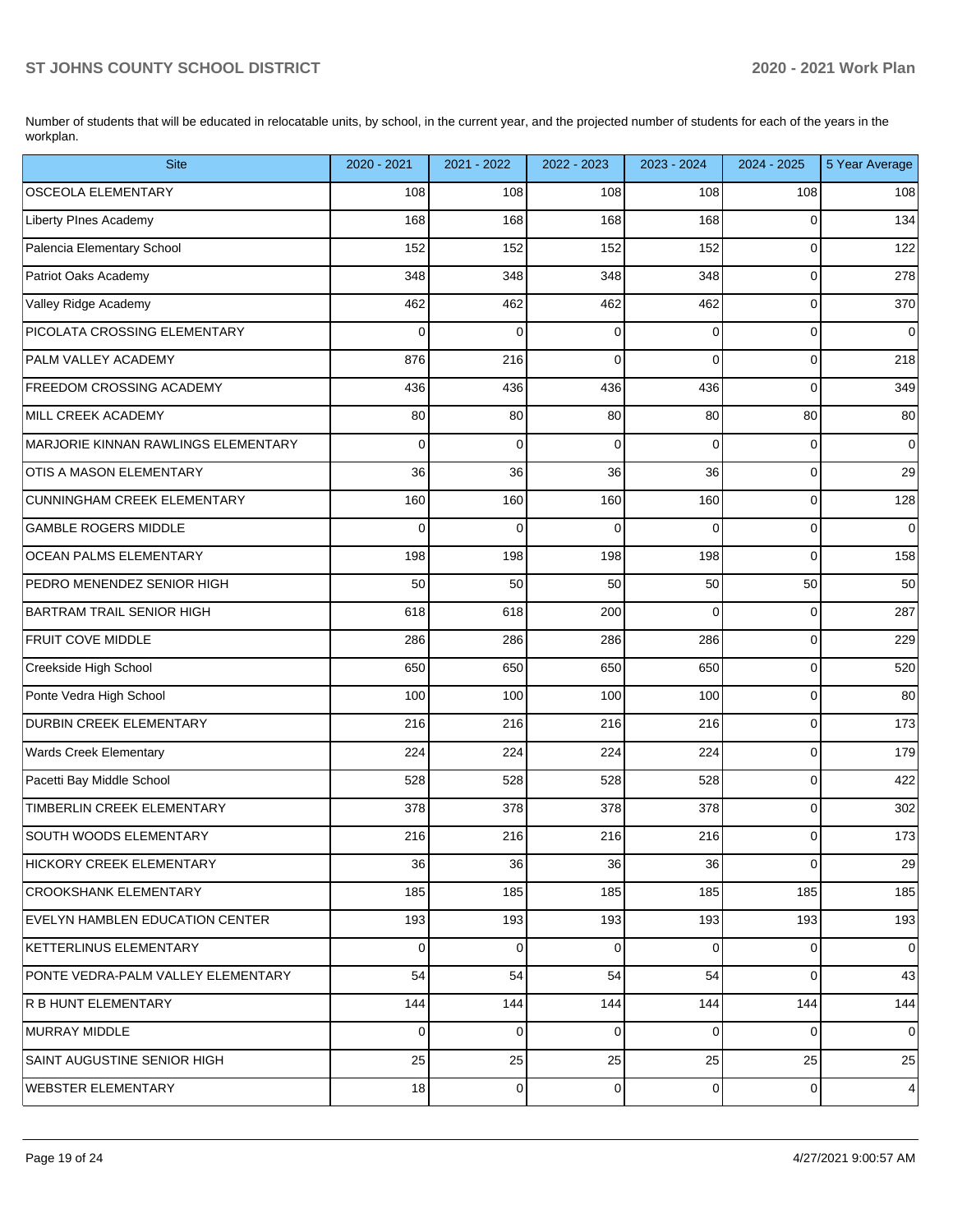| FIRST COAST TECHNICAL INSTITUTE            | 352 | 352 | 352 | 352 | 352 | 352 |  |  |  |  |
|--------------------------------------------|-----|-----|-----|-----|-----|-----|--|--|--|--|
| <b>JULINGTON CREEK ELEMENTARY</b>          | 144 | 144 | 144 | 144 |     | 115 |  |  |  |  |
| ALLEN D NEASE SENIOR HIGH                  | 775 | 200 |     |     |     | 195 |  |  |  |  |
| W DOUGLAS HARTLEY ELEMENTARY               |     |     |     |     |     | 01  |  |  |  |  |
| <b>SEBASTIAN MIDDLE</b>                    |     |     |     |     |     | 0   |  |  |  |  |
| ALICE B LANDRUM MIDDLE                     | 238 | 238 | 238 | 238 |     | 190 |  |  |  |  |
| <b>SWITZERLAND POINT MIDDLE</b>            | 172 | 172 | 172 | 172 |     | 138 |  |  |  |  |
| Totals for ST JOHNS COUNTY SCHOOL DISTRICT |     |     |     |     |     |     |  |  |  |  |
|                                            |     |     |     |     |     |     |  |  |  |  |

| ו טושט שטט וויטט וויסט און ויטען טוויס וויס       |        |        |        |        |        |        |
|---------------------------------------------------|--------|--------|--------|--------|--------|--------|
| Total students in relocatables by year.           | 8,626  | 7,373  | 6,539  | 6,339  | 1,137  | 6,003  |
| Total number of COFTE students projected by year. | 43.880 | 45,399 | 46.606 | 47.965 | 49.158 | 46.602 |
| Percent in relocatables by year.                  | 20 %   | 16 %   | 14 %   | 13%    | 2 % l  | 13%    |

# **Leased Facilities Tracking**

Exising leased facilities and plans for the acquisition of leased facilities, including the number of classrooms and student stations, as reported in the educational plant survey, that are planned in that location at the end of the five year workplan.

| Location                           | # of Leased<br>Classrooms 2020 -<br>2021 | <b>FISH Student</b><br><b>Stations</b> | Owner      | # of Leased<br>Classrooms 2024 -<br>2025 | <b>FISH Student</b><br><b>Stations</b> |
|------------------------------------|------------------------------------------|----------------------------------------|------------|------------------------------------------|----------------------------------------|
| MILL CREEK ACADEMY                 | $\Omega$                                 |                                        | 0 Leased   | $\Omega$                                 | $\Omega$                               |
| CUNNINGHAM CREEK ELEMENTARY        | 8                                        |                                        | 160 Leased | 0                                        | $\Omega$                               |
| <b>OCEAN PALMS ELEMENTARY</b>      | 11                                       |                                        | 198 Leased | 0                                        | 0                                      |
| <b>BARTRAM TRAIL SENIOR HIGH</b>   | 25                                       |                                        | 618 Leased | $\mathbf 0$                              | 0                                      |
| <b>DURBIN CREEK ELEMENTARY</b>     | 12                                       |                                        | 216 Leased | 0                                        | $\Omega$                               |
| TIMBERLIN CREEK ELEMENTARY         | 21                                       |                                        | 378 Leased | $\mathbf 0$                              | $\Omega$                               |
| <b>CROOKSHANK ELEMENTARY</b>       | 10                                       |                                        | 185 Leased | 10                                       | 185                                    |
| EVELYN HAMBLEN EDUCATION CENTER    | $\Omega$                                 |                                        | 0 Leased   | 10                                       | 193                                    |
| <b>R B HUNT ELEMENTARY</b>         | $\Omega$                                 |                                        | 0 Leased   | 8                                        | 144                                    |
| WEBSTER ELEMENTARY                 | 1                                        |                                        | 18 Leased  | 0                                        | $\Omega$                               |
| <b>JULINGTON CREEK ELEMENTARY</b>  | 8                                        |                                        | 144 Leased | 0                                        | 0                                      |
| ALLEN D NEASE SENIOR HIGH          | 31                                       |                                        | 775 Leased | $\overline{0}$                           | 0                                      |
| W DOUGLAS HARTLEY ELEMENTARY       | $\Omega$                                 |                                        | 0 Leased   | 0                                        | $\Omega$                               |
| ALICE B LANDRUM MIDDLE             | 11                                       |                                        | 238 Leased | 0                                        | $\Omega$                               |
| <b>OSCEOLA ELEMENTARY</b>          | 6                                        |                                        | 108 Leased | 6                                        | 108                                    |
| KETTERLINUS ELEMENTARY             | 0                                        | $\Omega$                               |            | $\mathbf 0$                              | $\Omega$                               |
| PONTE VEDRA-PALM VALLEY ELEMENTARY | 3                                        |                                        | 54 Leased  | $\mathbf 0$                              | $\Omega$                               |
| MURRAY MIDDLE                      | 0                                        | 0                                      |            | 0                                        | 0                                      |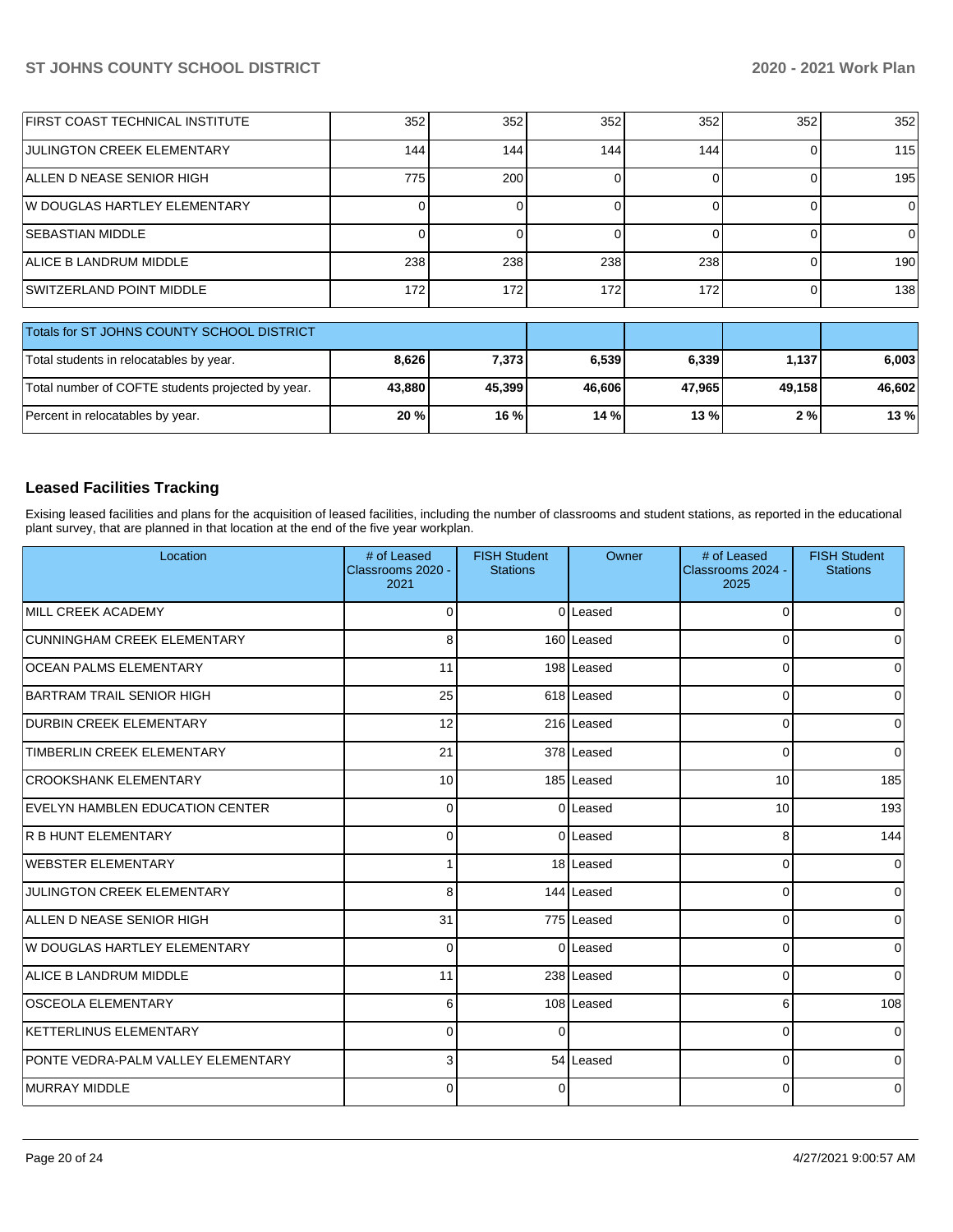| SAINT AUGUSTINE SENIOR HIGH         | $\Omega$       |          | 0 Leased   | 1              | 25           |
|-------------------------------------|----------------|----------|------------|----------------|--------------|
| FIRST COAST TECHNICAL INSTITUTE     | 10             |          | 248 Leased | 10             | 248          |
| <b>SEBASTIAN MIDDLE</b>             | $\Omega$       | $\Omega$ |            | $\Omega$       | 0            |
| MARJORIE KINNAN RAWLINGS ELEMENTARY | $\Omega$       | $\Omega$ |            | $\Omega$       | $\Omega$     |
| <b>OTIS A MASON ELEMENTARY</b>      | $\mathbf 0$    | 0        |            | 0              | 0            |
| <b>GAMBLE ROGERS MIDDLE</b>         | $\mathbf 0$    | $\Omega$ |            | 0              | $\Omega$     |
| PEDRO MENENDEZ SENIOR HIGH          | $\overline{2}$ |          | 50 Leased  | $\overline{2}$ | 50           |
| SOUTH WOODS ELEMENTARY              | 12             |          | 216 Leased | 0              | 0            |
| HICKORY CREEK ELEMENTARY            | $\mathbf 0$    |          | 0 Leased   | 0              | <sup>0</sup> |
| <b>Wards Creek Elementary</b>       | 12             |          | 224 Leased | 0              | 0            |
| Creekside High School               | 26             |          | 650 Leased | $\Omega$       | 0            |
| Ponte Vedra High School             | $\Omega$       | $\Omega$ |            | $\Omega$       | <sup>0</sup> |
| <b>Liberty PInes Academy</b>        | 8              |          | 168 Leased | 0              | $\Omega$     |
| FRUIT COVE MIDDLE                   | 13             |          | 286 Leased | $\Omega$       | U            |
| Palencia Elementary School          | $\Omega$       | $\Omega$ |            | $\Omega$       | $\Omega$     |
| Patriot Oaks Academy                | $\mathbf 0$    | 0        |            | $\Omega$       | $\Omega$     |
| Valley Ridge Academy                | $\Omega$       | $\Omega$ |            | $\Omega$       | $\Omega$     |
| PICOLATA CROSSING ELEMENTARY        | $\Omega$       | $\Omega$ |            | $\Omega$       | <sup>0</sup> |
| SWITZERLAND POINT MIDDLE            | $\Omega$       | $\Omega$ |            | $\Omega$       | $\Omega$     |
| Pacetti Bay Middle School           | $\Omega$       | $\Omega$ |            | $\Omega$       | 0            |
| PALM VALLEY ACADEMY                 | 40             |          | 876 Leased | 0              | $\Omega$     |
| FREEDOM CROSSING ACADEMY            | $\Omega$       | C        |            | 0              | <sup>0</sup> |
|                                     | 270            | 5,810    |            | 47             | 953          |

## **Failed Standard Relocatable Tracking**

Relocatable units currently reported by school, from FISH, and the number of relocatable units identified as 'Failed Standards'.

Nothing reported for this section.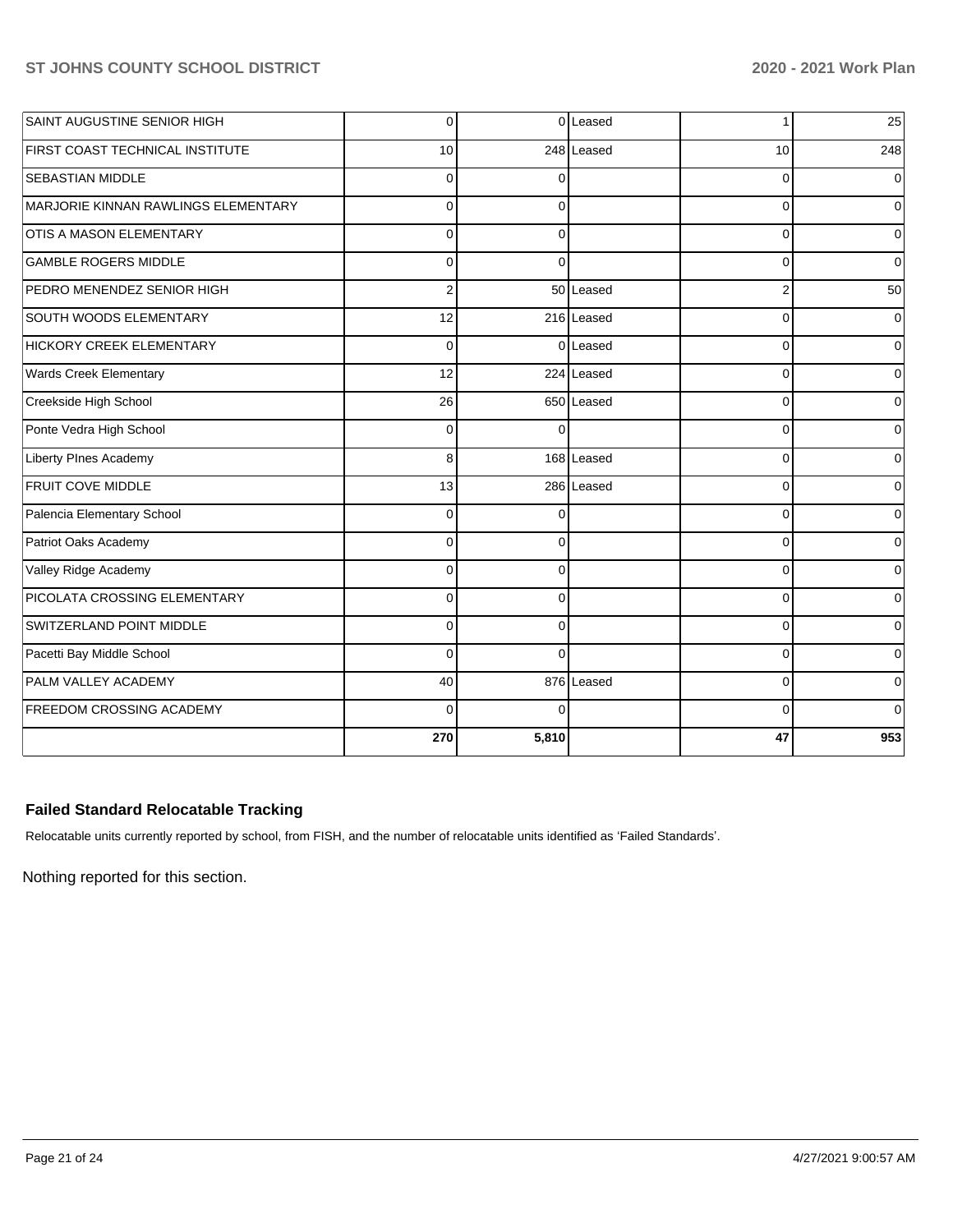# **Planning**

### **Class Size Reduction Planning**

**Plans approved by the school board that reduce the need for permanent student stations such as acceptable school capacity levels, redistricting, busing, year-round schools, charter schools, magnet schools, public-private partnerships, multitrack scheduling, grade level organization, block scheduling, or other alternatives.**

The St. Johns County School District currently utilizes blended scheduling and co-teaching classrooms, along with class size averaging for Schools of Excellence, as appropriate.

### **School Closure Planning**

**Plans for the closure of any school, including plans for disposition of the facility or usage of facility space, and anticipated revenues.** 

None.

# **Long Range Planning**

### **Ten-Year Maintenance**

District projects and locations regarding the projected need for major renovation, repair, and maintenance projects within the district in years 6-10 beyond the projects plans detailed in the five years covered by the work plan.

Nothing reported for this section.

### **Ten-Year Capacity**

Schedule of capital outlay projects projected to ensure the availability of satisfactory student stations for the projected student enrollment in K-12 programs for the future 5 years beyond the 5-year district facilities work program.

Nothing reported for this section.

### **Ten-Year Planned Utilization**

Schedule of planned capital outlay projects identifying the standard grade groupings, capacities, and planned utilization rates of future educational facilities of the district for both permanent and relocatable facilities.

| Grade Level Projections         | <b>FISH</b><br><b>Student</b><br><b>Stations</b> | Actual 2019 -<br>2020 FISH<br>Capacity | Actual<br>$2019 -$<br>2020<br>COFTE | <b>Utilization</b> | Actual 2019 - 2020   Actual 2020 - 2021 / 2029 - 2030 new   Projected 2029 -   Projected 2029 -<br>Student Capacity to be added/removed   2030 COFTE | 2030 Utilization |
|---------------------------------|--------------------------------------------------|----------------------------------------|-------------------------------------|--------------------|------------------------------------------------------------------------------------------------------------------------------------------------------|------------------|
| Elementary - District<br>Totals | 17.902                                           | 17.902                                 | 14.262.38                           | 79.67 %            |                                                                                                                                                      | 0.00%            |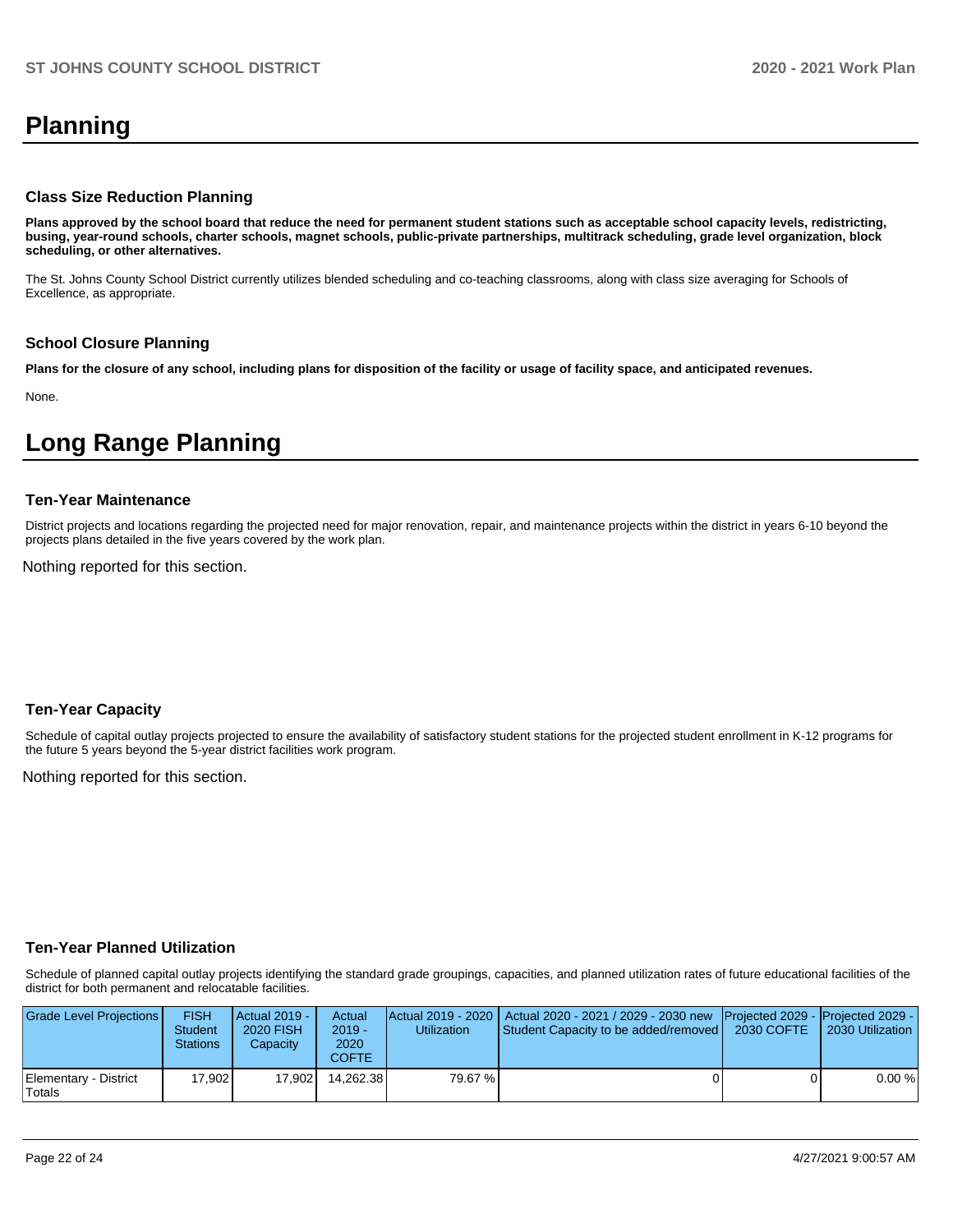|                          | 51,853 | 49.651 | 42.142.21 | 84.88%  |  | 0.00% |
|--------------------------|--------|--------|-----------|---------|--|-------|
| Other - ESE, etc         | 2,139  | 2,464  | 456.02    | 18.51 % |  | 0.00% |
| High - District Totals   | 13.249 | 12,583 | 12,290.58 | 97.68 % |  | 0.00% |
| Middle - District Totals | 18,563 | 16.702 | 15,133.23 | 90.61%  |  | 0.00% |

**Combination schools are included with the middle schools for student stations, capacity, COFTE and utilization purposes because these facilities all have a 90% utilization factor. Use this space to explain or define the grade groupings for combination schools.** 

No comments to report.

### **Ten-Year Infrastructure Planning**

Nothing reported for this section.

### **Twenty-Year Maintenance**

District projects and locations regarding the projected need for major renovation, repair, and maintenance projects within the district in years 11-20 beyond the projects plans detailed in the five years covered by the work plan.

Nothing reported for this section.

### **Twenty-Year Capacity**

Schedule of capital outlay projects projected to ensure the availability of satisfactory student stations for the projected student enrollment in K-12 programs for the future 11-20 years beyond the 5-year district facilities work program.

Nothing reported for this section.

### **Twenty-Year Planned Utilization**